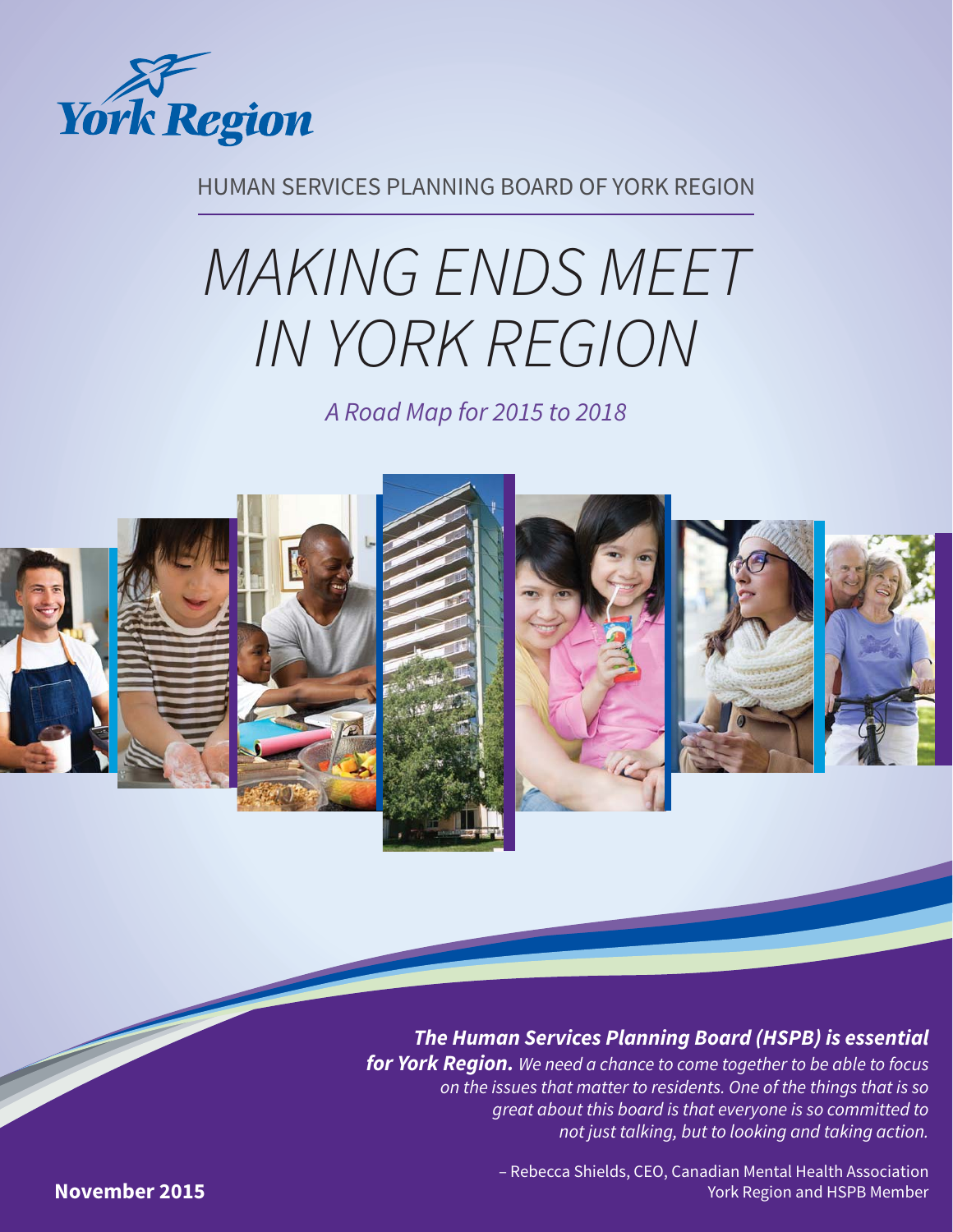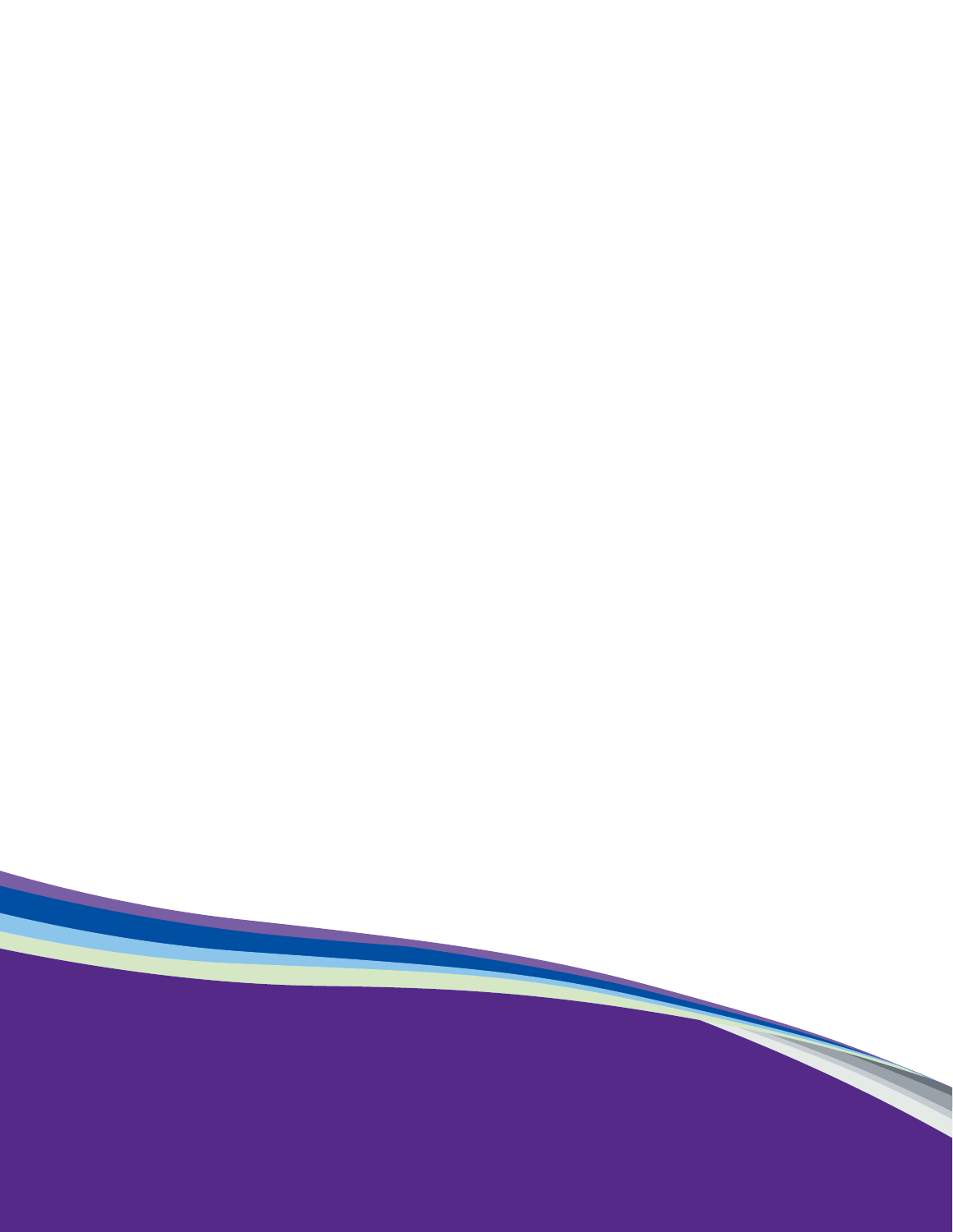### **Who We Are**

The Human Services Planning Board (HSPB) is a York Region-led collaborative body that provides advice to York Regional Council on new ways to improve the health and well-being of York Region residents.

We represent the private sector, social service agencies, funders, government, education and health care organizations. We collaborate on creative solutions to address complex issues such as access to housing options that are affordable and progressive employment opportunities for everyone in our community.

availabe 1.74 affordable  $\sigma$ - $\sqrt{2}$ ne reital how Visible York More success+  $\overline{\phantom{a}}$  $blacko$ Baratin inovatio.  $720$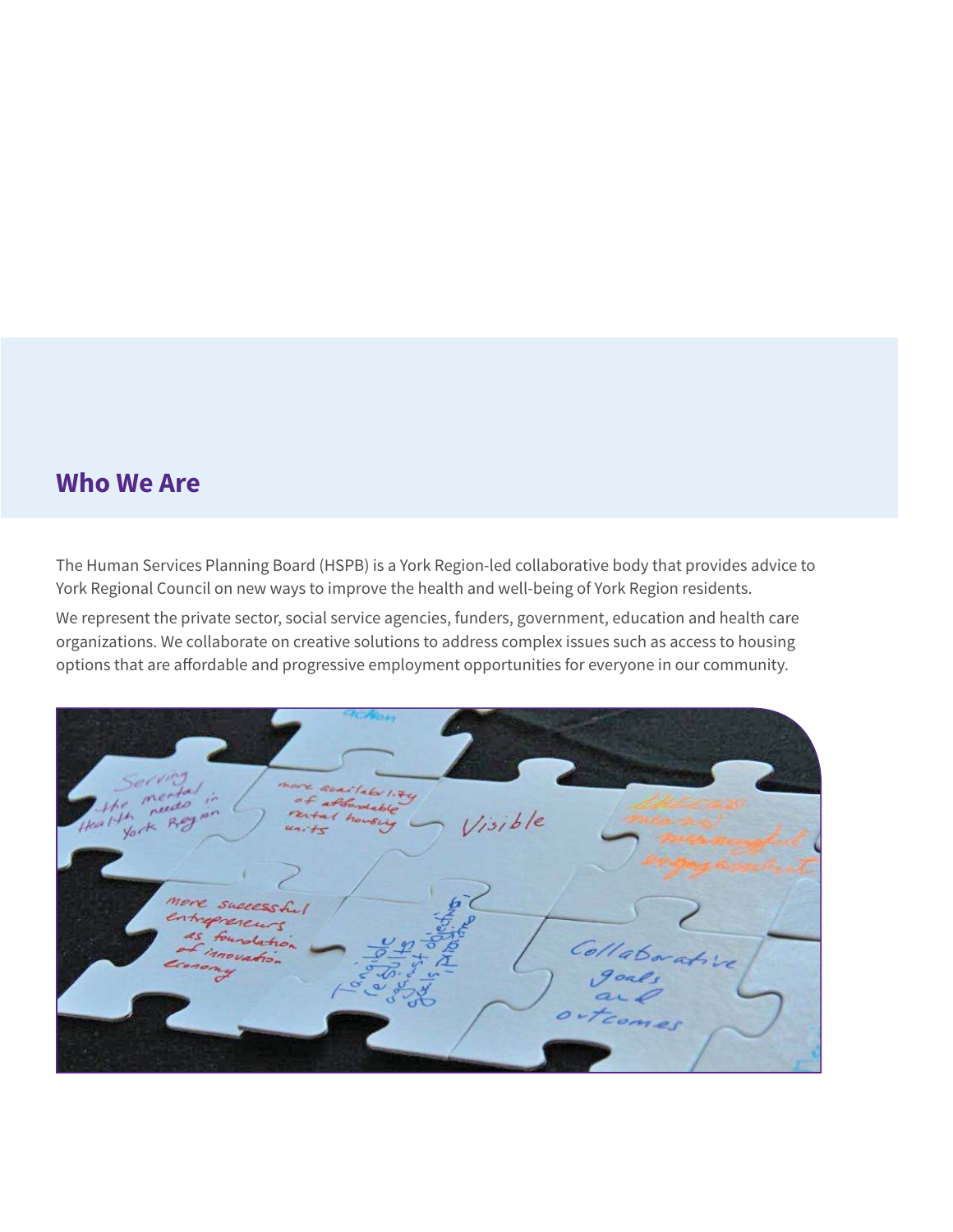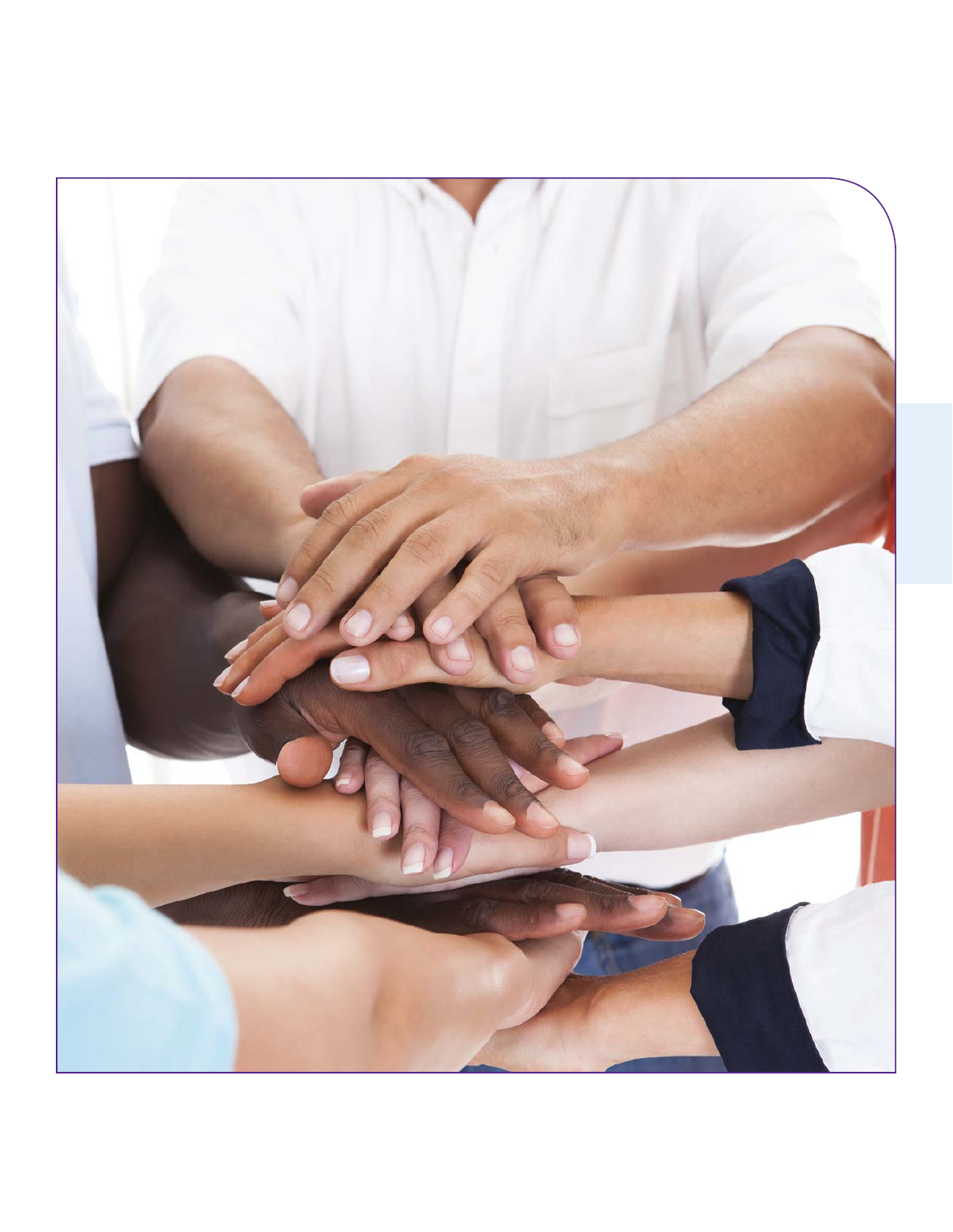### **Contents**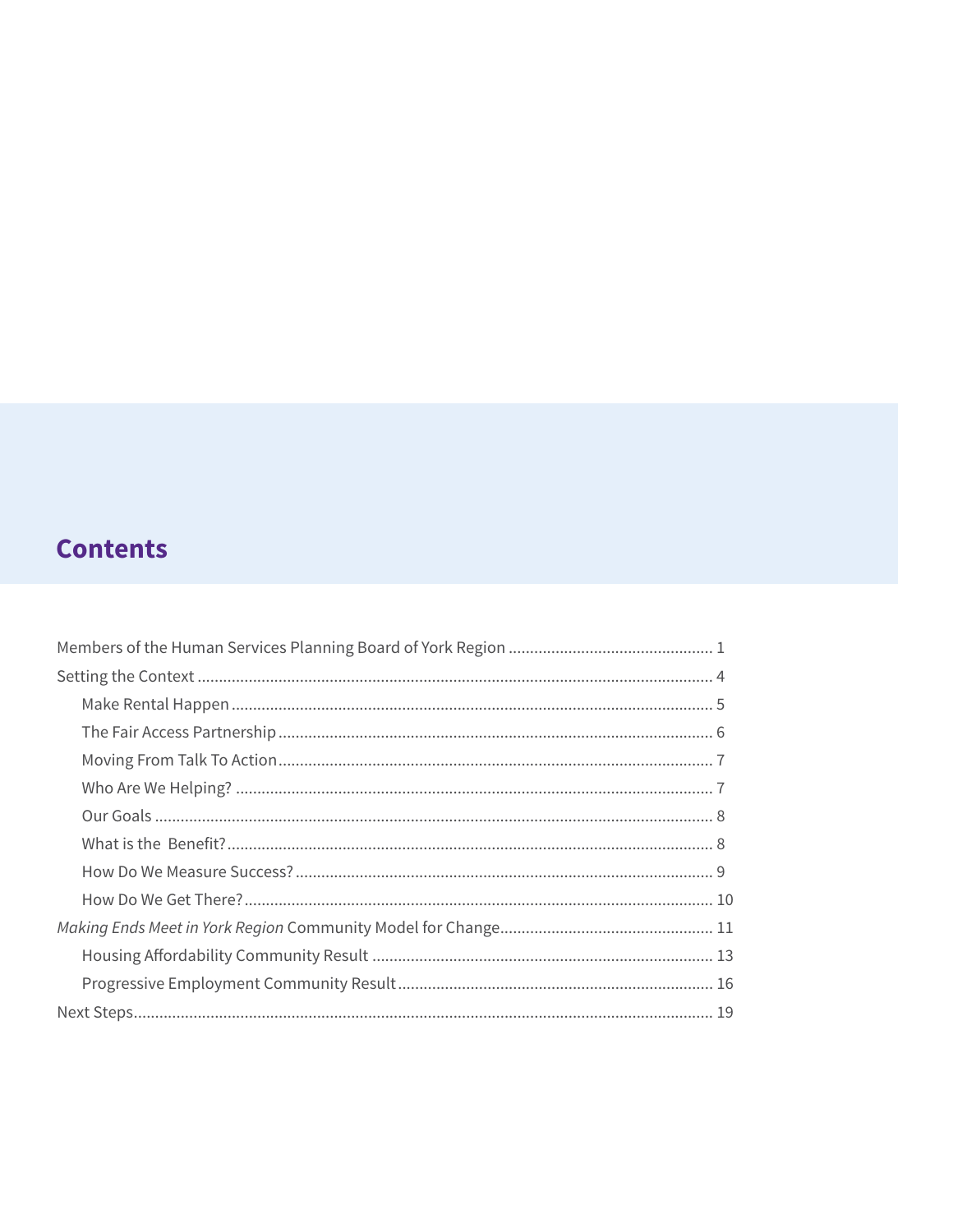

### **Members of the Human Services Planning Board of York Region 2015 to 2018**

### **Member Organizations**

### **Regional Government**

**Wayne Emmerson** Chairman and Chief Executive Officer (CEO), The Regional Municipality of York (Ex-Officio Member)

**John Taylor** Regional Councillor, Town of Newmarket and Co-Chair, Human Services Planning Board of York Region

**Mario Ferri** Regional Councillor, City of Vaughan

**Adelina Urbanski** Commissioner of Community and Health Services, The Regional Municipality of York

### **Education**

**Patricia Preston** Director of Education, York Catholic District School Board (YCDSB)

**J. Philip Parappally** Director of Education, York Region District School Board (YRDSB)

### **Healthcare**

**Leah Martuscelli** Director, Human Resources and Privacy, Southlake Regional Health Centre

**Rebecca Shields** CEO, Canadian Mental Health Association York Region (CMHA)

**Jo-anne Marr** President and CEO, Markham Stouffville Hospital

### **Non-Profit Community Investment**

**Daniele Zanotti** SVP, Resource Development, United Way of Toronto and York Region

### **Community Safety**

**Chief Eric Jolliffe** York Regional Police

### **Children, Youth, and Family Services**

**Michael Braithwaite** Executive Director, 360°kids

### **Seniors and Healthy Aging**

**Christina Bisanz** CEO, CHATS - Community & Home Assistance to Seniors

### **Business Community**

**Pat Horgan** VP, Manufacturing, Development and Operations, IBM Canada

**Rachael Wong** District Vice President, Markham, TD Bank

### **Innovation**

**Karen Dubeau** Director of Partner Engagement, ventureLAB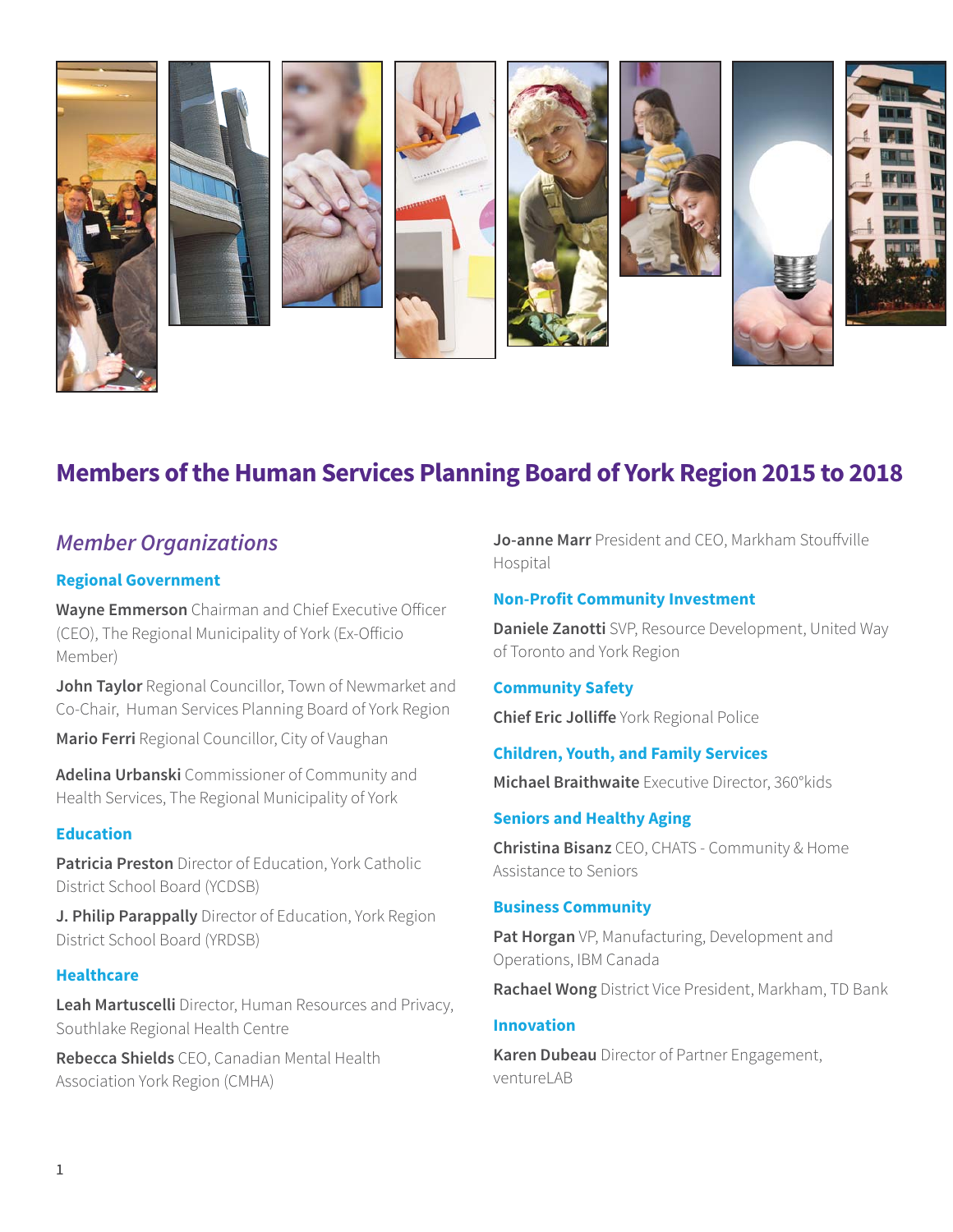

#### **Training and Education**

**Tina DiSimone** Dean, Faculty of Applied Arts and Health Sciences, Principal of King Campus, Seneca College

**Stan Shapson** University Professor, care of Faculty of Education, York University

#### **Newcomer and Immigrant Support**

**Moy Wong-Tam** Executive Director, Centre for Immigrant and Community Services (CICS), and representing the Welcome Centre Immigrant Services and its five lead agencies

**Noor Din** CEO, Human Endeavour

**Community and Social Support Based Services** 

**Medhat Mahdy** President and CEO, YMCA Greater Toronto

### **Community Leader Members**

#### **Housing and Community Planning**

**Richard Solomon** Regional Vice President, Habitat for Humanity York Region Office

#### **Community Development**

**Susan LaRosa** Co-Chair, Human Services Planning Board of York Region

**Bill Hogarth** Former Co-Chair, Human Services Planning Coalition

**Charles Beer** Principal, Counsel Public Affairs

#### **Homelessness**

**Stephen Gaetz** Professor, York University and Director of the Canadian Observatory on Homelessness/Homeless Hub

#### **Faith-based and Homelessness**

**Rehana Sumar** Executive Director, Mosaic Interfaith Out of the Cold

### **Government Advisor and Resource Members**

**Sandy McMillan** Ontario Ministry of Training Colleges and Universities

**Kim Baker** Central Local Health Integration Network

**Nadia Frantellizzi** Canada Mortgage and Housing Corporation

**Jim Baird** City of Markham

**Darryl Gray** Toronto and Region Conservation Authority

**John Pugsley** Ontario Trillium Foundation

**Daryl Chong** Greater Toronto Apartment Association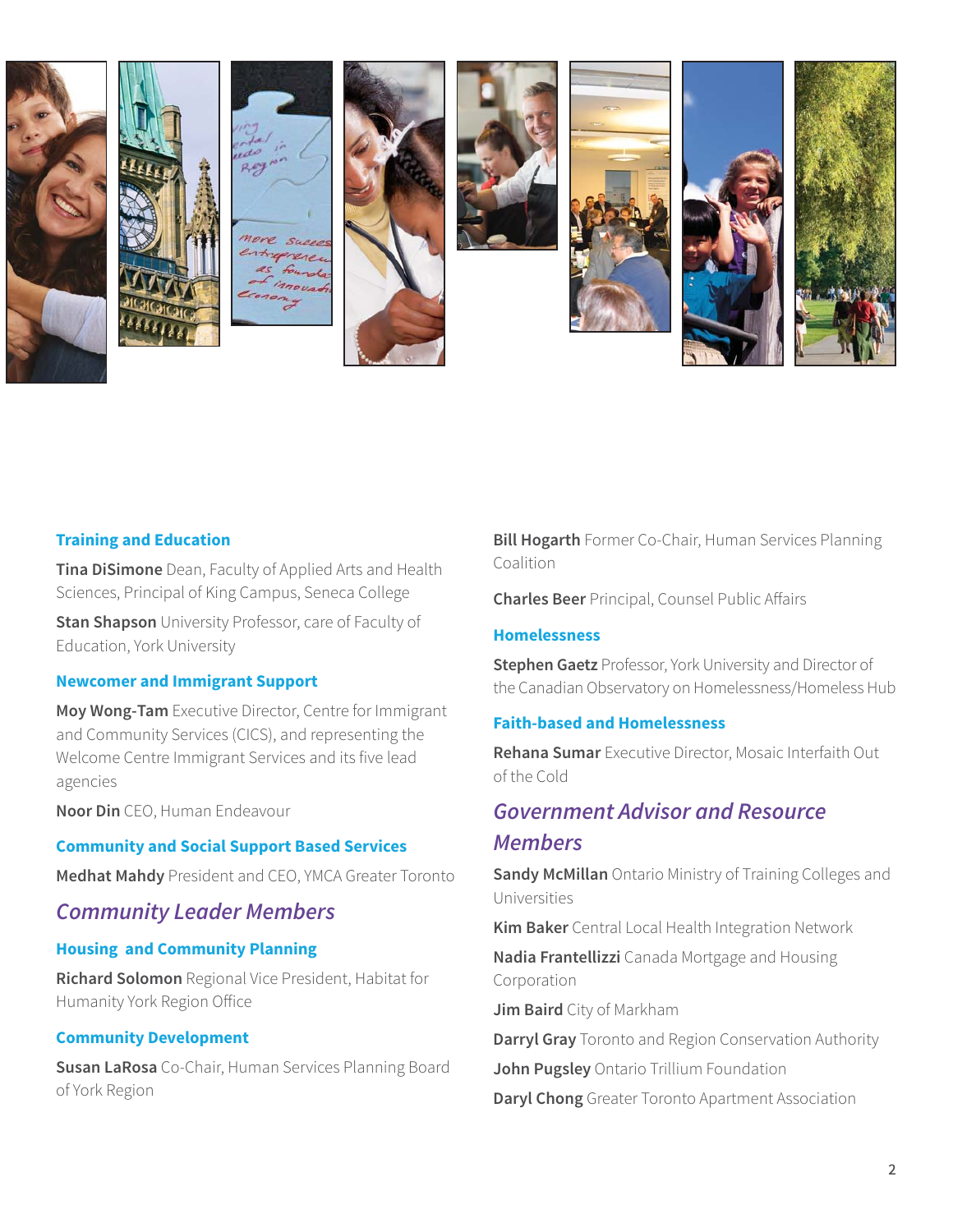**Top left:** The Drop Zone participants. **Top right:** Make Rental Happen Student Challenge winner Daniel Foch and Housing Symposium guest (June 2014). **Bottom:** partnership with Ryerson University's School of Urban and Regional Planning as part of the Make Rental Happen, Ryerson Research Project (March 2015).

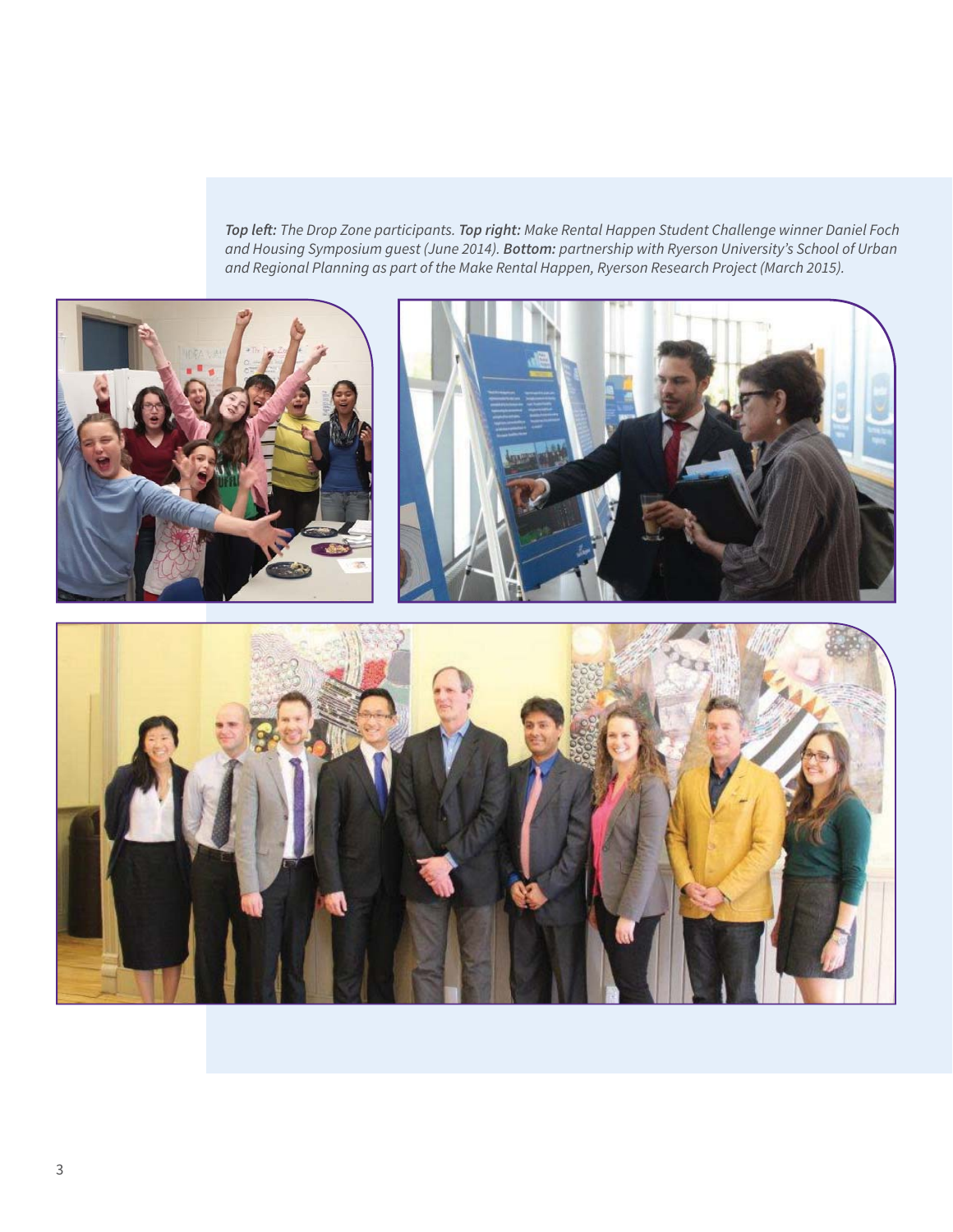### **Setting the Context**

York Region is a diverse, healthy and growing community that more than 1.2 million people are proud to call home and a great place to start or grow a business. But, we have a real issue, one that is not obvious to many – a growing number of our families are struggling to make ends meet.

### **High Housing Costs Are Not All Good News**

Hard working, low and moderate income residents (households earning \$78,000 or less annually) are challenged by the growing gap between household income and the high cost of living, specifically the expensive housing market in the Region. Between 2004 and 2014, the average hourly wage increased by 21 per cent while the average re-sale price of housing increased by 90 per cent (Source: York Region 10-Year Housing Plan, 2014 Progress Report).

### **Affecting Our Quality of Life**

York Region is one of the most desirable places to live in the GTA. It is a destination of choice for newcomers, major employers and has a relatively young and stable labour force made up of high-income earners. However, the high cost of housing impacts our lives in many ways. It means people are spending more of their income on housing, making it difficult to pay for healthy food, recreation, clothing, child and elder care, and transportation. This results in negative impacts on the physical and mental health of our residents.

Lack of progressive employment can put residents at risk of job precarity. People facing precarious employment may have reduced quality of life, limited savings potential and increased likelihood of debt. Increasingly, young people and newcomers can't afford to live and work here and seniors often have to move out of their communities as they downsize and retire.

#### **HSPB Is Finding Solutions**

It doesn't have to be this way. We have the power to act and make positive change. HSPB members have committed to finding solutions together.

Released in June 2011, the Making Ends Meet in York Region strategy was a call to action for the Region's organizations, agencies, partners, funders and businesses to join in creating solutions. The Board's Make Rental Happen campaign created awareness of the vast need for more rental housing options. The Fair Access Partnership's The Drop Zone program provided leadership and recreation opportunities to grade six to eight students across the Region. Board members also committed to individual actions to address issues such as financial literacy, food security and employment.

This document builds on the work of the Making Ends Meet in York Region strategy, outlining the Board's action plan for the next three years. Building stronger, healthier and more resilient communities benefits all residents socially and economically. The work of the Board is about improving quality of life for everyone and will require a collaborative approach to addressing the question, "What will it take to succeed?"

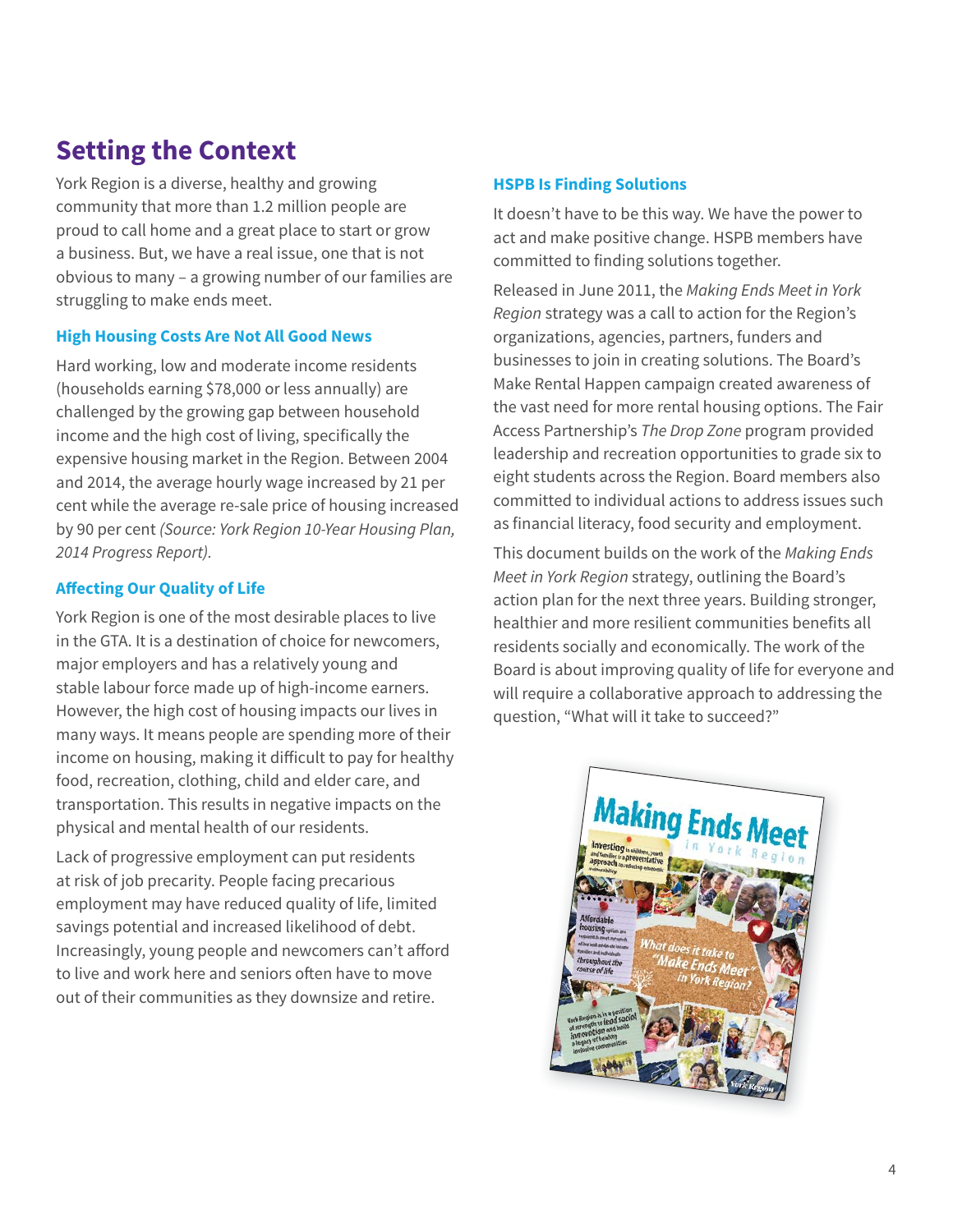### **Make Rental Happen**

### **Working Together to Make Rental Happen in York Region**

Building a complete community begins with building a healthy housing market with a full mix of housing options. In November 2013, the Board

released a collaborative advocacy plan entitled **Make Rental Happen: Creating the Conditions to Build Private Market Rental Housing** to engage those who can create rental housing options for those who cannot afford or do not wish to own a home.

Through the plan, the Board has been engaging all levels of government, the building industry and corporate leaders to help create the conditions needed to develop more rental housing. This led to the launch of the **#MakeRentalHappen** social media campaign to raise awareness about the need for more housing options for all income levels and stages of life. The Board has used a variety of social media tools to spread the message, resulting in:

- **A potential reach of 220,000 people through social media**
- **Thousands of mentions of the Board's Twitter hashtag #MakeRentalHappen**
- **More than 20,000 people reached through Facebook**
- **7,000+ views of YouTube videos of Board members, community leaders, residents, and celebrities such as Rick Mercer, discussing the need for rental housing**
- **Almost 5,000 visits to the #MakeRentalHappen webpages**

The campaign has also led to concrete change. As a result of a partnership between the Town of Newmarket, York Region and The Rose Corporation, a pilot project is moving forward. The site at 212 Davis Drive broke ground in June 2015 and will mean the addition of 225 private purpose-built rental units, including up to 56 units reserved for households who will receive Regional rent subsidies.



**Make** Rental **Happen**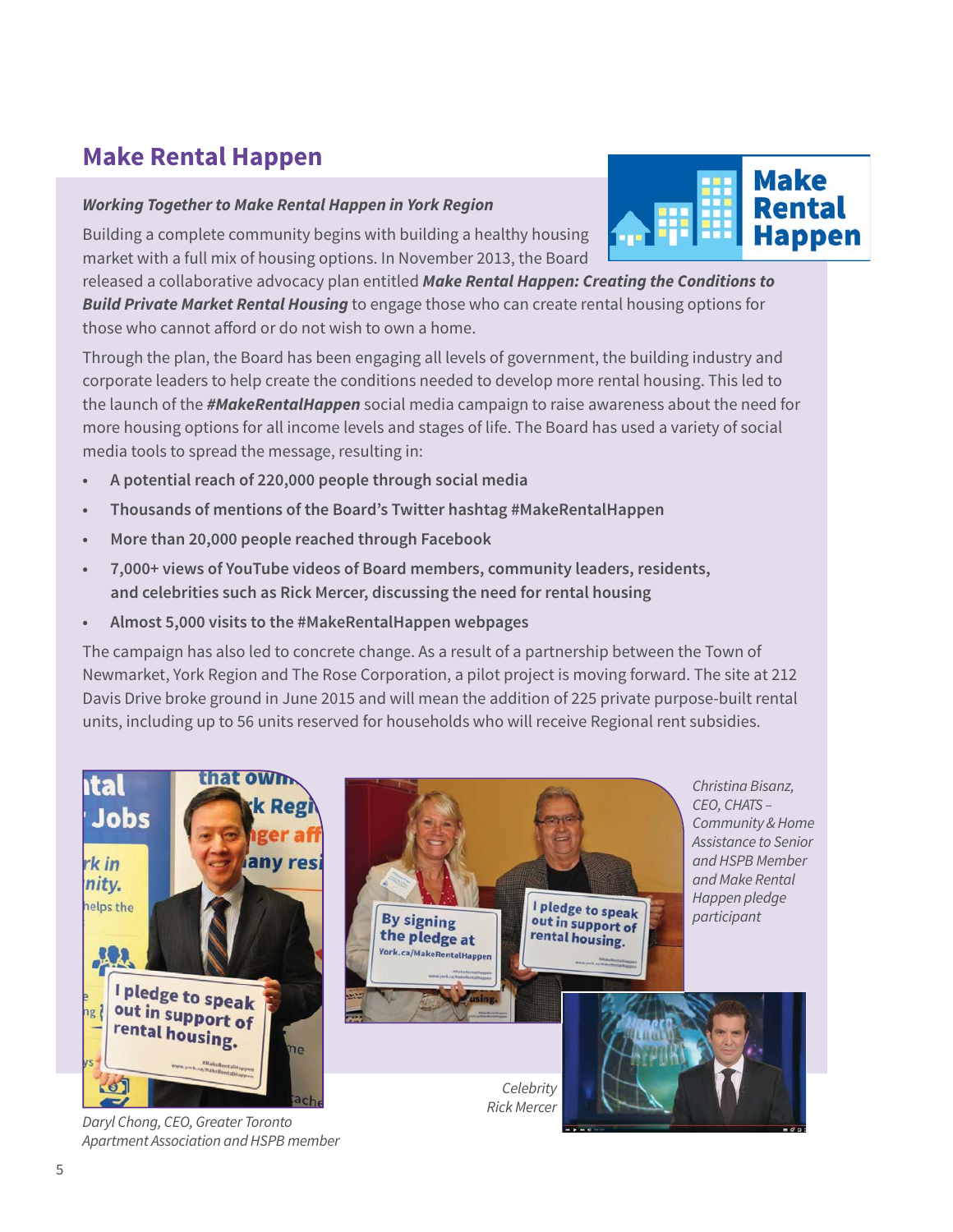### **The Fair Access Partnership**

### **Building Community Capacity through The Drop Zone Pilot Project**

The Fair Access Partnership is an example of a collaboration that came about through HSPB. This unique collaboration between York Region, the Public and Catholic school boards, and all nine municipalities focuses on increasing access to recreation programs in neighbourhoods with a high population of low income residents.

A pilot project (The Drop Zone) has been underway in four York Region schools since September 2014. The Drop Zone focuses on students in grades six to eight, encouraging them to be active, try new things, develop leadership skills, do homework with help, and prepare and eat healthy snacks.

The partnership required everyone to bring something to the table — space, staff, resources, and expertise — and plan collaboratively to respond locally to existing challenges, build on strengths and identify gaps.

The partnership saw unexpected outcomes such as:

- **Soccer pitches that have been fixed and gym equipment refreshed**
- **Public and Catholic school principals who have built new relationships and developed a community approach to their work**
- **Students who didn't "have a group" now have a group**
- **Local municipalities that have enhanced their learning about demographics, trends, struggles and strengths of their communities**

Fair Access provides the opportunity for kids who wouldn't necessarily be able to make it to the youth centre to build a centre of their own in their community.

> **Jason Malone Recreation Programmer, Town of Newmarket**



The Drop Zone Participants

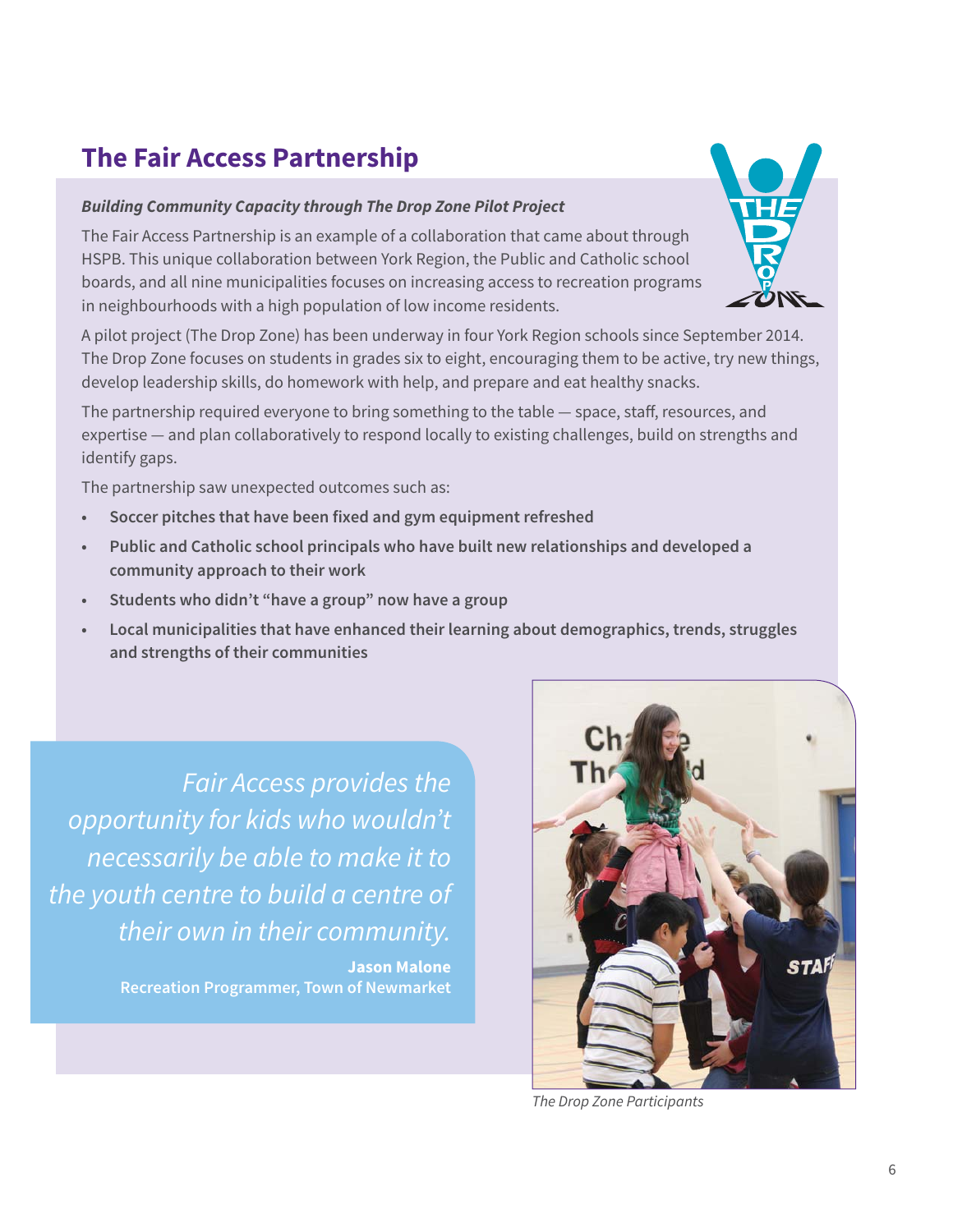### **Moving from Talk to Action**

Making Ends Meet in York Region: A Road Map for 2015 to 2018 renews and refocuses the Board's previous commitments. Using a Results-Based Accountability (RBA) framework, the Board has identified what success will look like through desired quality of life conditions for all residents, called Community Results.

Through the RBA process, the Board developed a Community Model for Change that shows how residents experience these Community Results, how they are measured, and the actions and partners needed to make it all happen.

Board members are using the Community Model for Change as a framework to identify actions within their own organizations and networks.

### **Results-Based Accountability asks three key questions:**

- **1. How much did we do?**
- **2. How well did we do it?**
- **3. Is anyone better off?**

### **Who Are We Helping?**

**The Making Ends Meet in York Region strategy is focused on low and moderate income residents who find it hard to live well because of the growing gap between income and the high costs of living. In numbers, this is over 364,000 residents, or one-third of the Region's population.** 

So, what does low to moderate income mean?

The Board uses Statistics Canada's 2014 Low Income **Population of York Region in 2010 by Income Status** Cut-Off Before Tax (or LICO-BT) to define who we are trying to help. "Low income" is based on LICO-BT (\$38,931 128,775 for a family of four) and "moderate income" is based on Double-LICO-BT (\$77,862 for a family of four). Double-LICO-BT has been used as the upper limit of the moderate income category as it is within a comparable range to "Toronto's 2015 Living Wage" report completed by the Canadian Centre for Policy Alternatives. This equates to 659,300 two parents working full-time making \$19.96 per hour. **64%** 

Statistics show that as incomes rise, people respond better to crises like job loss, health issues or family problems. The Board aims to reduce barriers and

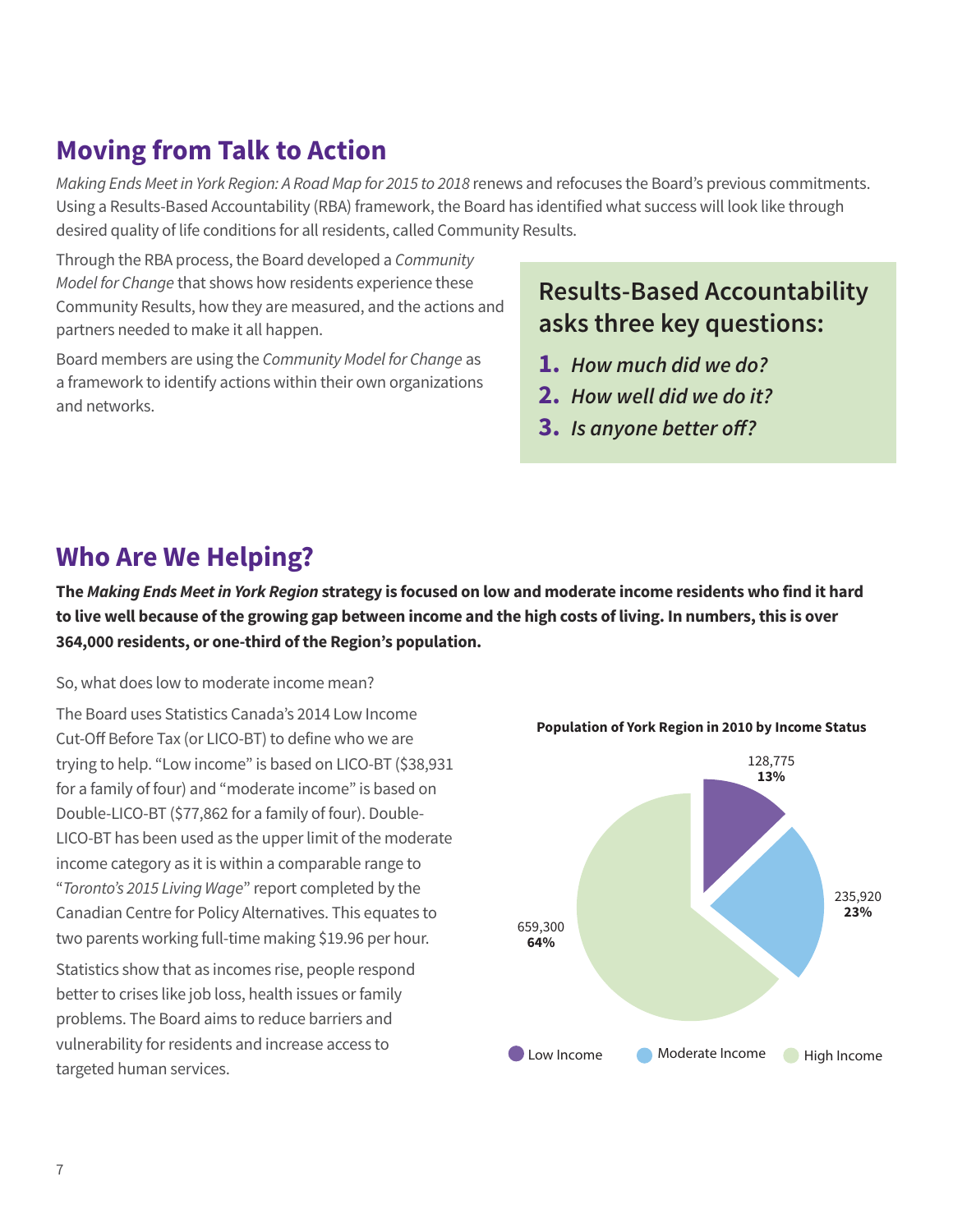### **Our Goals**

### **Community Results**

We are helping low and moderate income residents make ends meet through two community results:

### **1. Housing options** that are affordable for everyone in our community **2. Progressive employment opportunities** in a changing economy

By addressing some of the barriers to affordable housing and progressive employment, we will improve the economic and social health of our residents. For example, more housing options will help make our region more attractive to the younger skilled workers we need to replace our retirees. When housing costs are more affordable and families have more disposable income, local businesses gain from the increased buying power made possible by the availability of different types of housing (i.e. rental and ownership).

### **What is the Benefit?**

With community results that affect so many factors, We've always been identifying what success looks like is very important. Nentifying what success tooks tike is very important.<br>We want to know how our residents experience our challenged in convincing Community Results. If successful, residents will have:

- **a full range of affordable and safe housing options for all income levels at every stage of life;** in York Region with
- **opportunities to access education/training** *poverty and affordable*<br>and employment supports to enhance career and employment supports to enhance career **housing. Making Ends** progression and generate income at all stages of life; *housing. Making Ends*
- 
- **accessible and affordable supports including child that tells a care and transportation. Care and transportation.**

can live close to where they work. Lengthy commutes are linked to poor physical and mental health, such as <br>hypertension, obesity, decreased cardiovascular fitness. *is a problem.* hypertension, obesity, decreased cardiovascular fitness, stress, low energy and illness-related work absence. **Rehana Sumar,**  Only 15 per cent of our workforce in York Region has a **Executive Director,**  commute of 15 minutes or less, so there could be health **Mosaic Interfaith Out of the Cold**<br>
implications for a number of our residents *(Source*: and HSPB member implications for a number of our residents (Source: Statistics Canada, 2011 NHS, Custom Tabulation).

 people there is a problem **•** income that keeps pace with the cost of living; and **Meet has given us a** Local story and has helped<br>We also need a healthy live/work ratio so residents<br>Nocal Story and has helped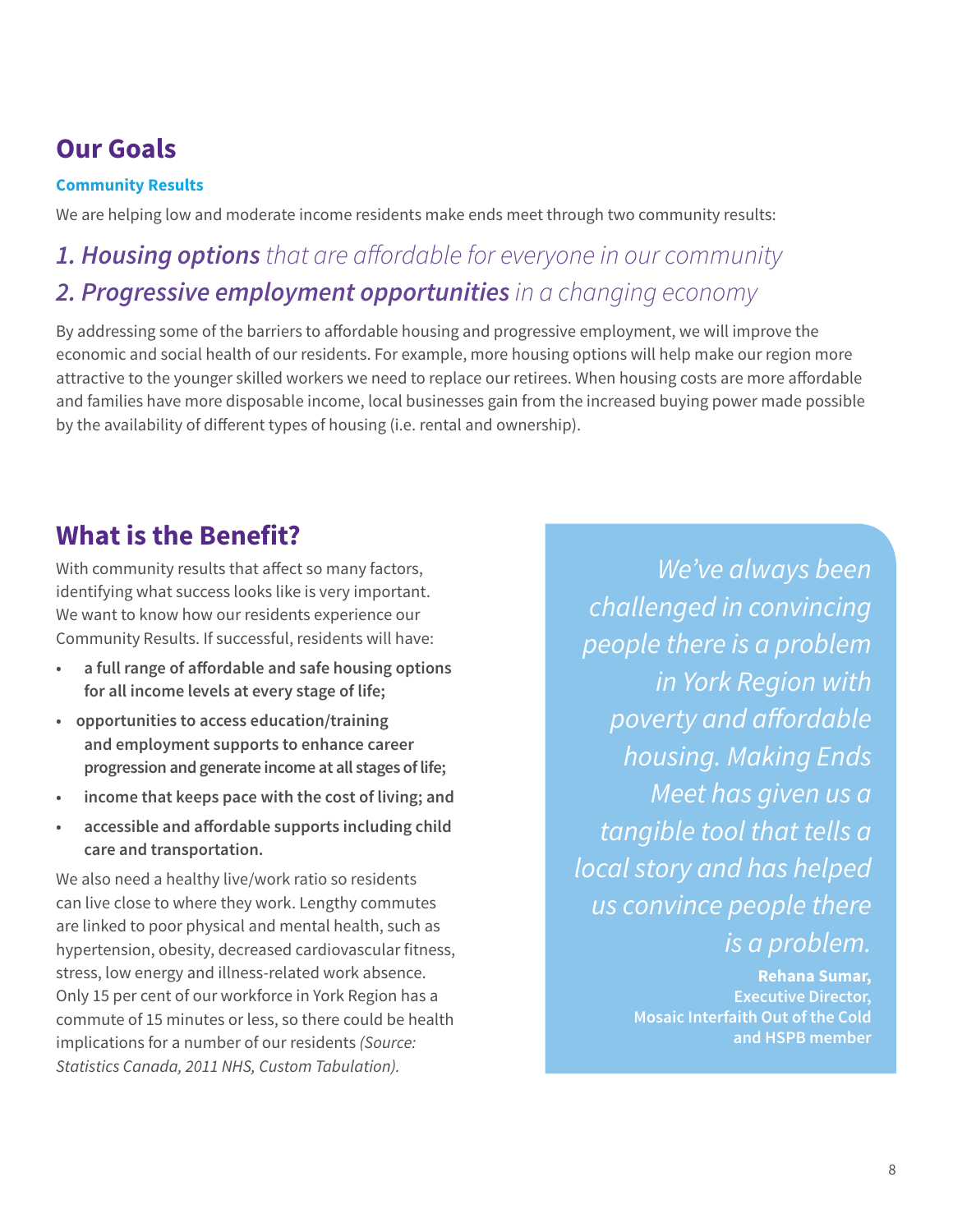### **How Do We Measure Success?**

#### **Indicator Areas**

To measure the success of achieving the Community Results, a series of Indicator Areas have been identified. While other broad community change initiatives are being undertaken, the Board decided to specifically focus on four indicator areas where they can make a difference. These will encourage discussion, drive action and track progress of this complex social change work.

| Housing options that are affordable for | <b>Progressive employment opportunities</b> |
|-----------------------------------------|---------------------------------------------|
| everyone in our community:              | in a changing economy:                      |
| <b>Indicator Areas</b>                  | <b>Indicator Areas</b>                      |
| 1. Housing options and availability     | 1. Underemployment                          |
| 2. Housing affordability                | 2. Precarious employment                    |

#### **Baselines**

Included in the Indicator Areas are nine measurable baselines that will help the Board assess progress and drive the actions to help residents make ends meet. These baselines tell us where we have been and forecast where we could end up unless we take action. Those baselines provide opportunity for discussions with key stakeholders, identify where to focus efforts and investments, and show us how to measure community progress.

The baselines for each indicator are outlined in the Making Ends Meet in York Region Community Model for Change (pages 11 and 12).

The baselines were developed using research and data collected and published by a range of sources including Statistics Canada: 2011 National Household Survey, Canadian Business Patterns, Labour Force Survey; Poverty and Employment Precarity in Southern Ontario (PEPSO) 2011 and 2014 Survey; Canada Mortgage and Housing Corporation: Rental Market Report (Greater Toronto Area); York Region Corporate Services

Department, Planning and Economic Development Dataset; and the York Region 10-Year Housing Plan, 2014 Progress Report.

**Primary Indicators** are the curves the Board wants to turn. **Secondary Indicators** provide context to the community results.

The 2011 Census Data and the National Household Survey offer the most recent detailed information on a number of social and economic characteristics of the low and moderate income population, and were used to develop some of the baselines. The data also provides consistent information to track trends over time.

The baselines will be updated as new data becomes available. Over the course of the HSPB term, the Board will continue to gather new or emerging data, including quantitative and qualitative research to better understand current trends and highlight opportunities for actions to turn the curve.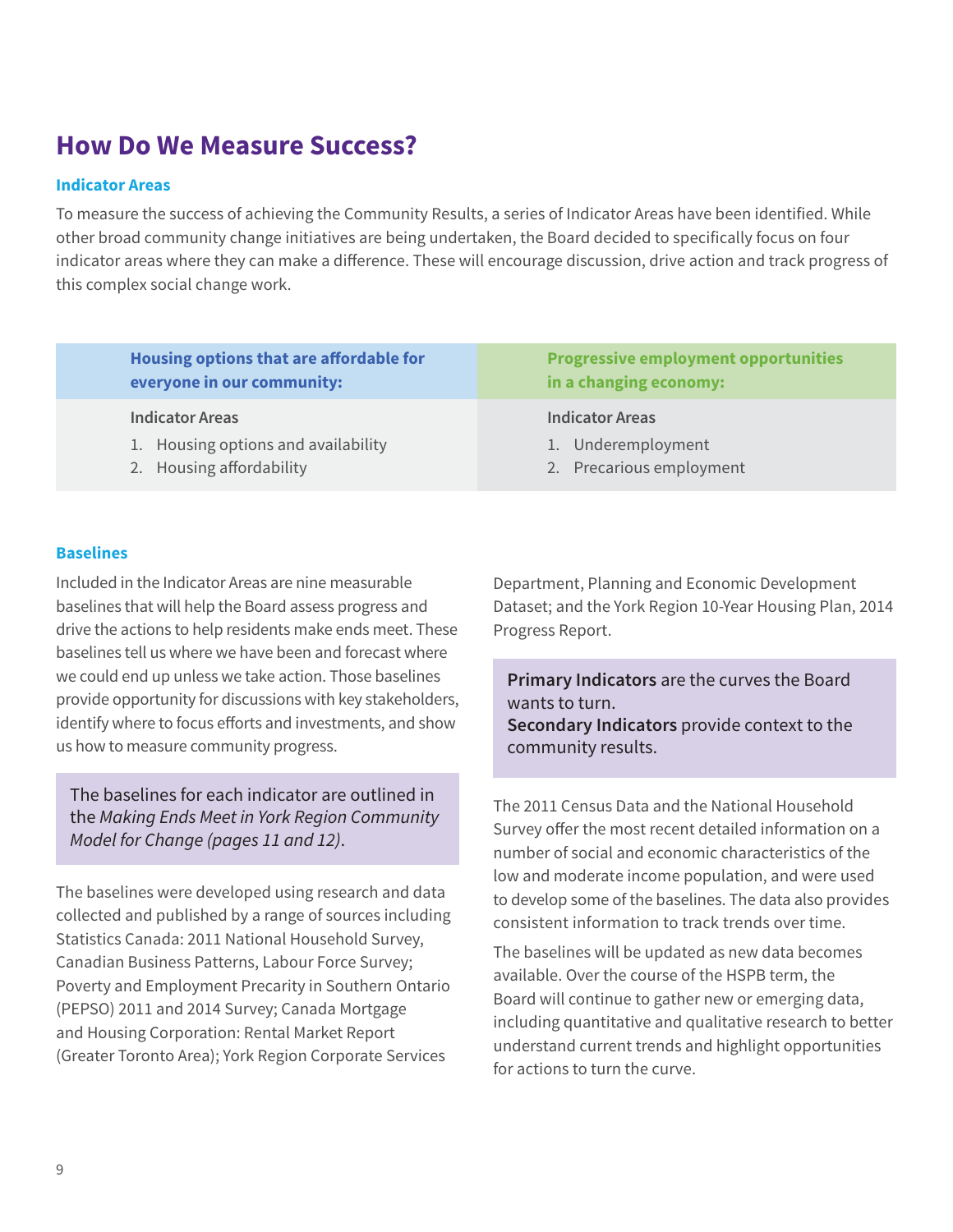

Make Rental Happen for Seniors Breakfast Series (September 2014)

### **Turning The Curve**

Under RBA, success or making positive impact on the baseline is called 'turning the curve'. Understanding the causes behind the trend and the forces at work can help point to the partners that need to be involved and the

actions that need to happen. The baselines may reflect trends that have been in place for years so they may have momentum of their own and may be difficult to move.

### **How Do We Get There?**

| <b>Individual actions</b>                                                                                                                                                                                                                                                                                                                                                                                                         | <b>Collective actions</b>                                                                                                                                                                                                                                                                                                      | <b>Board actions</b>                                                                                                                                                                                                                                                                                                                                                                                                                                      |
|-----------------------------------------------------------------------------------------------------------------------------------------------------------------------------------------------------------------------------------------------------------------------------------------------------------------------------------------------------------------------------------------------------------------------------------|--------------------------------------------------------------------------------------------------------------------------------------------------------------------------------------------------------------------------------------------------------------------------------------------------------------------------------|-----------------------------------------------------------------------------------------------------------------------------------------------------------------------------------------------------------------------------------------------------------------------------------------------------------------------------------------------------------------------------------------------------------------------------------------------------------|
| Board members will be asking<br>their own organizations and<br>potential partners to look at<br>the Individual Actions they can<br>take at an organizational level<br>(e.g. program, service areas<br>and funding) that can help to<br>achieve the community results.<br>In the last board term, one<br>individual action was the<br>Seneca College 'Starfish'<br>student retention pilot program<br>to support academic success. | Collective Actions involve several<br>board member organizations who<br>decide to collaborate on a specific<br>action they couldn't do alone.<br>In the last board term, one collective<br>action was hosting a community<br>discussion to inform a response<br>to the Social Assistance Review<br>Commission's Options Paper. | Board Actions will be identified<br>to turn the curve on specific<br>indicators listed in this report.<br>Board Actions are areas of<br>advocacy or capacity building that<br>all members agree are within their<br>ability to influence. Board Actions<br>may also need partnerships and<br>outreach efforts outside of the<br>members to build awareness in<br>the community.<br>The Make Rental Happen<br>campaign is an example of a<br>Board action. |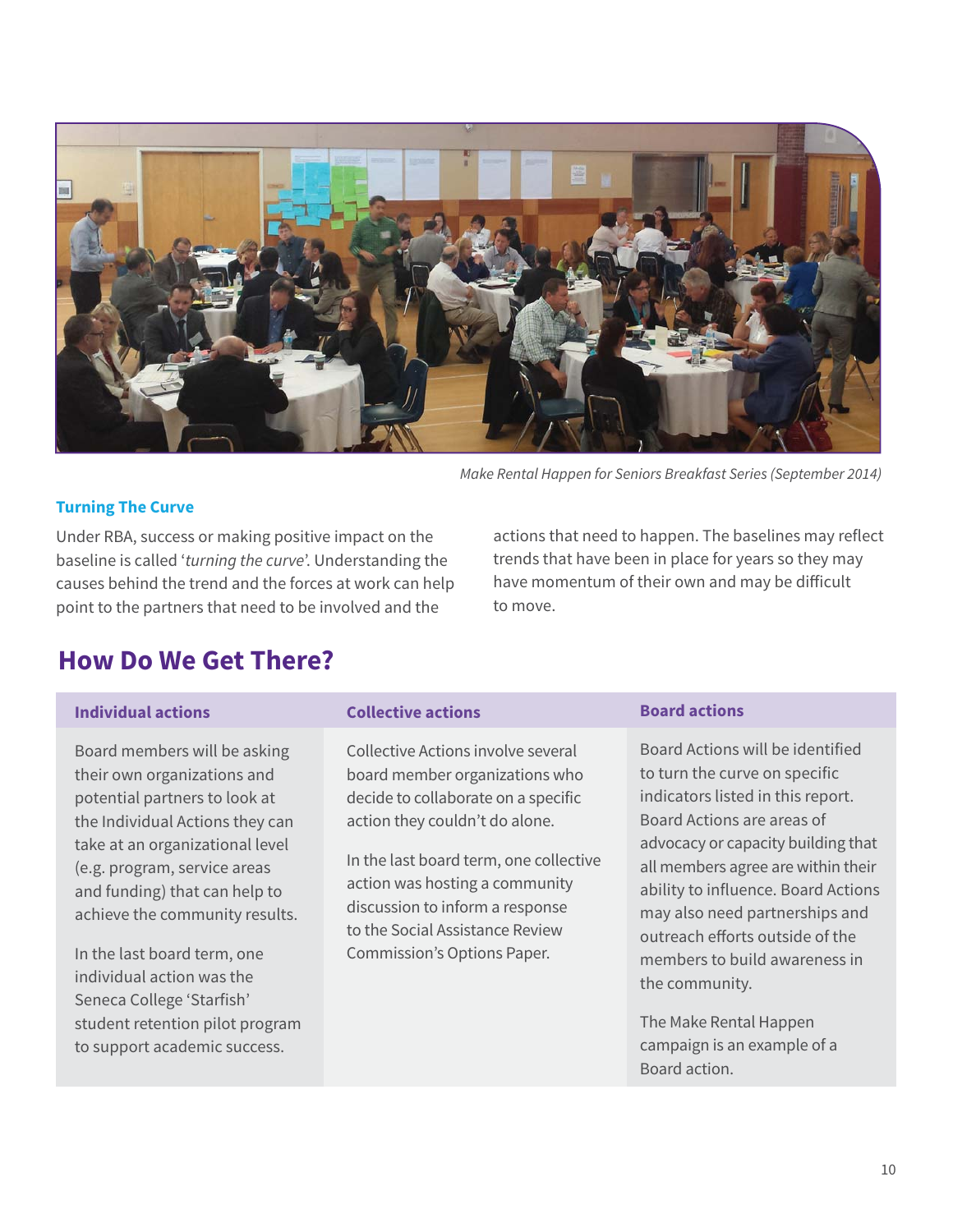# MAKING ENDS MEET IN YORK REGION

# **COMMUNITY MODEL FOR CHANGE**

# **COMMUNITY RESULT**

**Housing options** that are affordable for everyone in our community



### **How do residents experience affordable housing?**

- **Through:**  A full range of affordable and safe housing options for residents of all income levels at every stage of life
	- • Appropriate amount of money spent on housing
- Options to live in the community of choice at all ages and stages of life
- Shorter commute times and access to transportation and basic needs services
- Income keeps pace with the cost of living

### **'TURN THE CURVE' INDICATOR AREAS**

### **Housing options and availability**

Diversity of housing tenure (i.e. ownership and rental)

#### **Housing options and availability indicators:**

**Primary:** Number of purpose-built rental units completed by the private sector in York Region

**Secondary:** Total number of registered secondary suites in York Region

**Secondary:** Average rental vacancy rate in York Region

#### **Housing affordability**

Housing options that cost less than 30% of before-tax income

#### **Housing affordability indicators:**

**Primary:** Percentage of income spent on housing by different income groups in York Region

**Secondary:** Increase in average apartment rents in York Region and Canadian CPI (Consumer Price Index)

### **ACTIONS TO 'TURN THE CURVE'**

Board Members will engage their individual organizations in 'turn the curve' discussions to identify individual and collective actions to address housing options that are affordable. **HSPB will develop housing-related Board Actions that engage all board members.**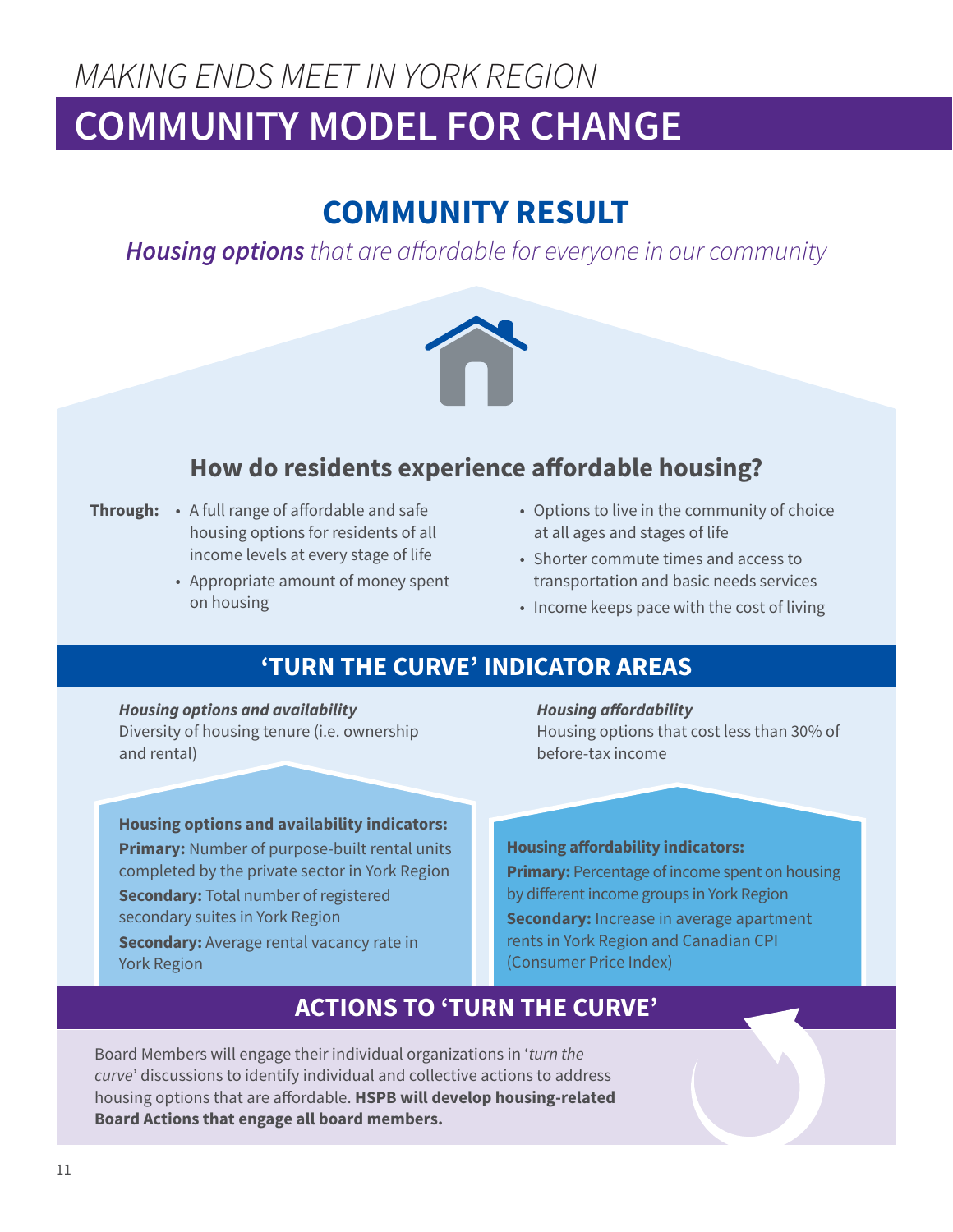### **Target Population:** Low and moderate income residents (households earning \$78,000 or less annually)

## **COMMUNITY RESULT**

### **Progressive employment opportunities** in a changing economy



### **How do residents experience progressive employment?**

- **Through:**  Opportunities to find and sustain employment related to their education skill level and ability
	- Opportunities to access education/training and employment supports to enhance

career progression and generate income at all stages of life

- Accessible and affordable supports including childcare and transportation
- Income keeps pace with the cost of living

### **'TURN THE CURVE' INDICATOR AREAS**

#### **Underemployment**

Individuals who are working but not at their full capability

#### **Precarious employment**

Temporary, casual, short-term, fixed-term employment often associated with low wages and lack of benefits

#### **Underemployment indicators:**

**Primary:** Post- secondary graduates in low-skilled jobs

**Secondary:** York Region residents in highskilled jobs

#### **Precarious employment indicators:**

**Primary:** York Region residents in a standard employment relationship (permanent, full-time with benefits)

**Secondary:** Employment of York Region residents, population aged 15 years and over

### **ACTIONS TO 'TURN THE CURVE'**

Board Members will engage their individual organizations in 'turn the curve' discussions to identify individual and collective commitments to progressive employment. **HSPB will develop employment-related Board Actions that engage all board members.**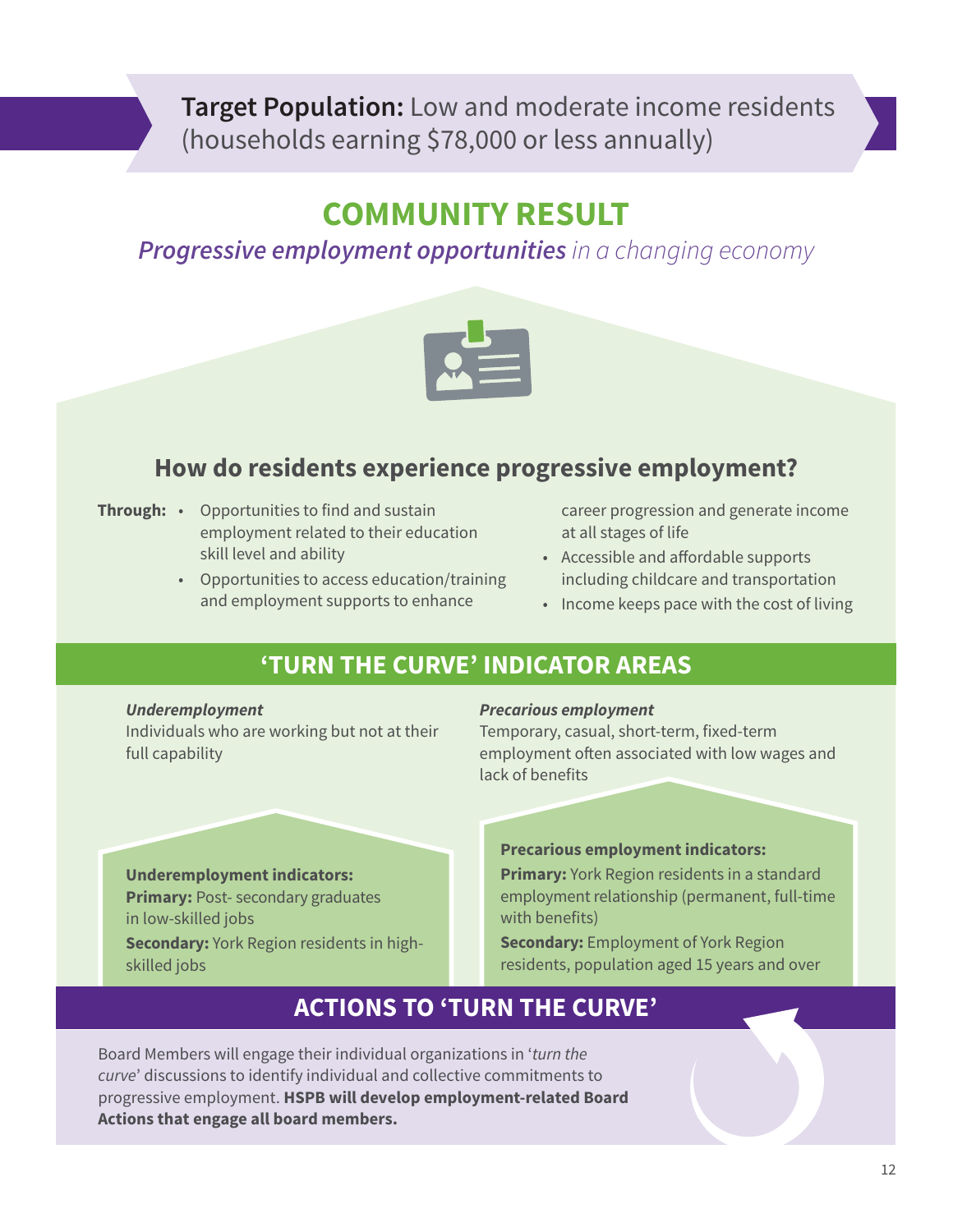### **Housing Affordability Community Result**

challenge of housing affordability alone. As the tenures and affordability requires partnerships with all housing market becomes less affordable, more needs levels of government, the housing development industry, to be done to create alternatives. The Board has and non-profit agencies and homeowners. found the shortage of rental housing in York Region to The housing indicators below aim to advance the<br>be one of the most important challenges impacting discussion of rethinking the housing challenge explo be one of the most important challenges impacting discussion of rethinking the housing challenge, exploring<br>the ability of many residents to make ends meet.

No one organization can address the complex Realizing a vision of a full mix and range of housing

new ideas, and considering innovative solutions.

### **Community Result:**

### **Housing options** that are affordable for everyone in our community

### **Indicator Area:** Housing options and availability This indicator area focuses on rental housing options in York Region.

### **PRIMARY INDICATOR**

### **Number of Purpose-Built Rental Units Completed by the Private Sector in York Region**

This indicator measures the total number of purpose built rental housing units completed in York Region by the private sector per year.



Between 2012 to 2014 there were purpose-built rental units completed by the private sector during which time the population of York **57** 

The lack of housing options may force low and moderate income residents to purchase homes beyond their budget or move **outside the Region.** 



Region increased by **67,000 people.**<sup>1</sup> Source: Regional Municipality of York, 10-Year Housing Plan, 2014 Progress Report

> The average price of a new single family detached home in the Region as of June 2015 was **\$947,707.**<sup>3</sup>

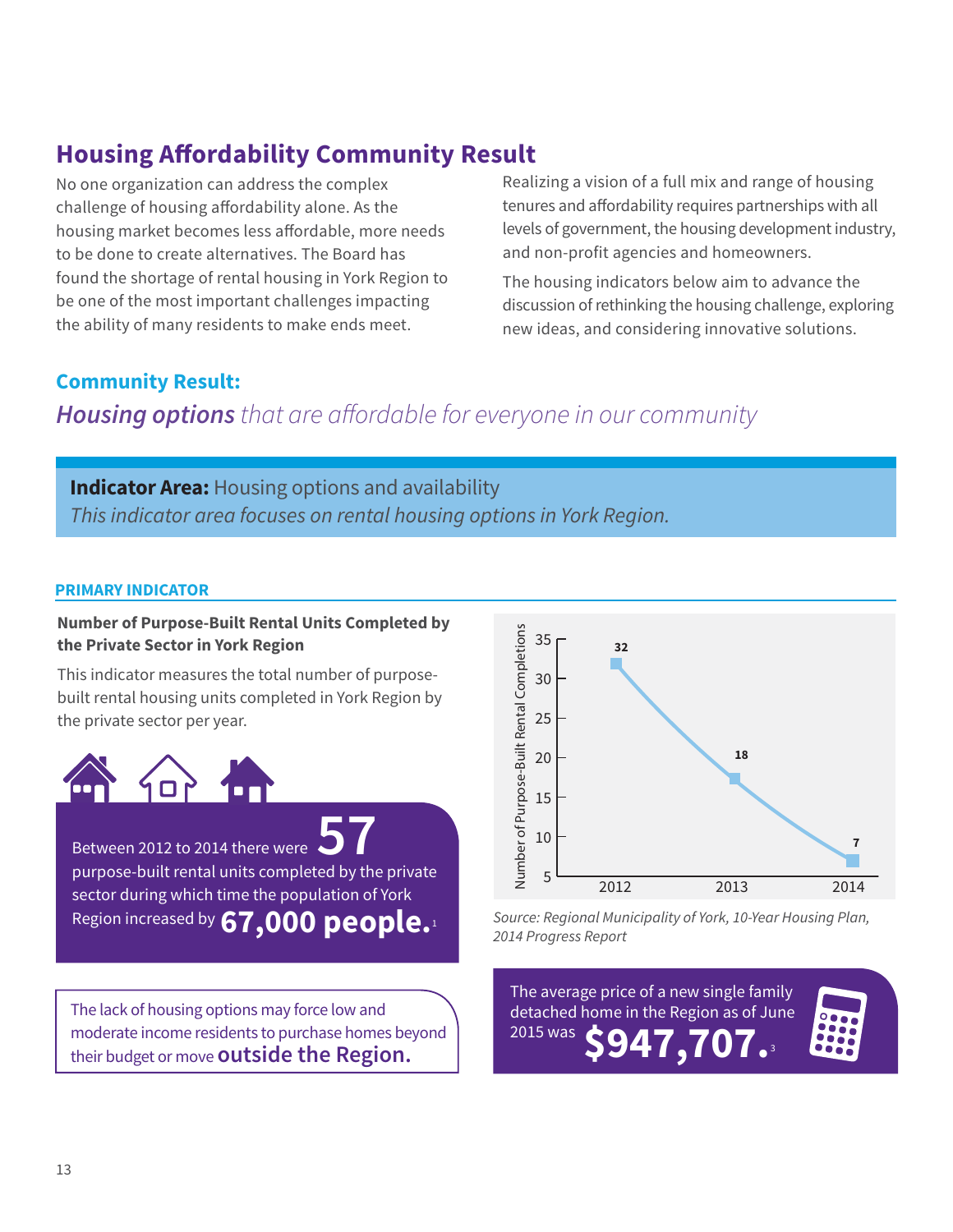#### **SECONDARY INDICATORS**

#### **Total Number of Registered Secondary Suites in York Region**

Secondary suites are an important source of rental housing and income for homeowners. A secondary suite is a single accessory dwelling unit in a house. The suite has one or more rooms and is used as an independent and separate residence with cooking, sleeping and sanitary facilities. From the secondary suites are an important source of rental<br>
is a single accessory dwelling unit in a house. The suite<br>
is a single accessory dwelling unit in a house. The suite<br>
thas one or more rooms and is used as an i

A secondary suite is registered when the owner applies to the local municipality for the appropriate permits. The Board acknowledges that many unregistered

Secondary suites in Aurora, East Gwillimbury, Georgina, Markham, Newmarket and Whitchurch-Stouffville are included in this indicator as those communities currently have a secondary suite registry.

#### **Average Rental Vacancy Rate in York Region**

This rate is measured by the Canada Mortgage and Housing Corporation. The vacancy rate includes all privately-initiated rental apartment buildings that have at least three apartment units.<br>at least three apartment units.<br>at least three apartment units.

HSPB's Make Rental Happen campaign has been advocating for more private market purpose-



built rentals by encouraging all levels of government to create the conditions needed for developers to re-engage in the rental market.

**Rental housing** traditionally helps those who cannot afford to buy a home such as new graduates, young families, newcomers and seniors.



 Source: Regional Municipality of York, Corporate Services Department, Planning and Economic Development Branch



Source: Canada Mortgage and Housing Corporation, Rental Market Report, Greater Toronto Area

York Region's vacancy rate is **1.5** per cent (experts say a healthy rental market should be three per cent).<sup>2</sup>

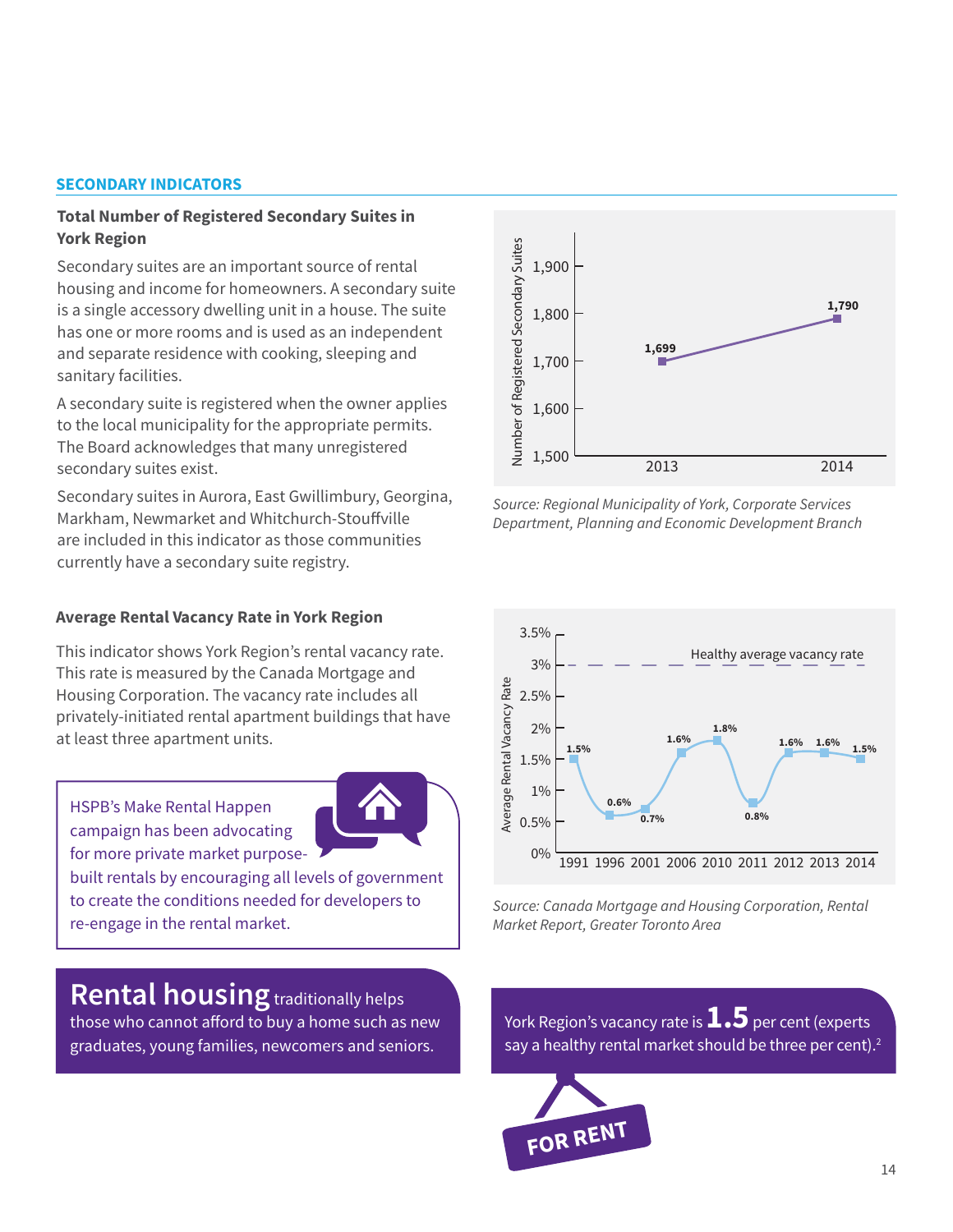### **Indicator Area: Housing affordability**

This indicator area measures the affordability of housing in York Region.

### **PRIMARY INDICATOR**

### **Percentage of Income Spent on Housing by Different Income Groups in York Region** 100**%**

This indicator measures the percentage of homeowners 90**%**  and tenants spending 30 per cent or more and 50 per cent or more of their gross household income on housing costs. Housing costs include: mortgage or rent, property taxes, condominium fees, electricity, heat and municipal services.

York Region has an expensive home ownership market, the lowest proportion of rental housing in the GTA and a low vacancy rate.

Home prices are not affordable for many residents.





Source: Statistics Canada, 2011 NHS, Custom Tabulation



Source: CMHC Rental Market Report, Custom Tabulation and Statistics Canada, CPI, Custom Tabulation. Note: Base year = 2009

#### **SECONDARY INDICATOR**

### **Total Increase in Average Apartment Rents in York Region and Canadian CPI, 2009 to 2014** 14%

From 2009 to 2014, average apartment rents in York<br>Region have increased faster than the Canadian Consumer Price Index (CPI).

The average apartment rent in York Region in 2014 was 14 per cent higher than average rent in 2009.

CPI tracks the price level of an average basket of consumer goods and services purchased by households. 4%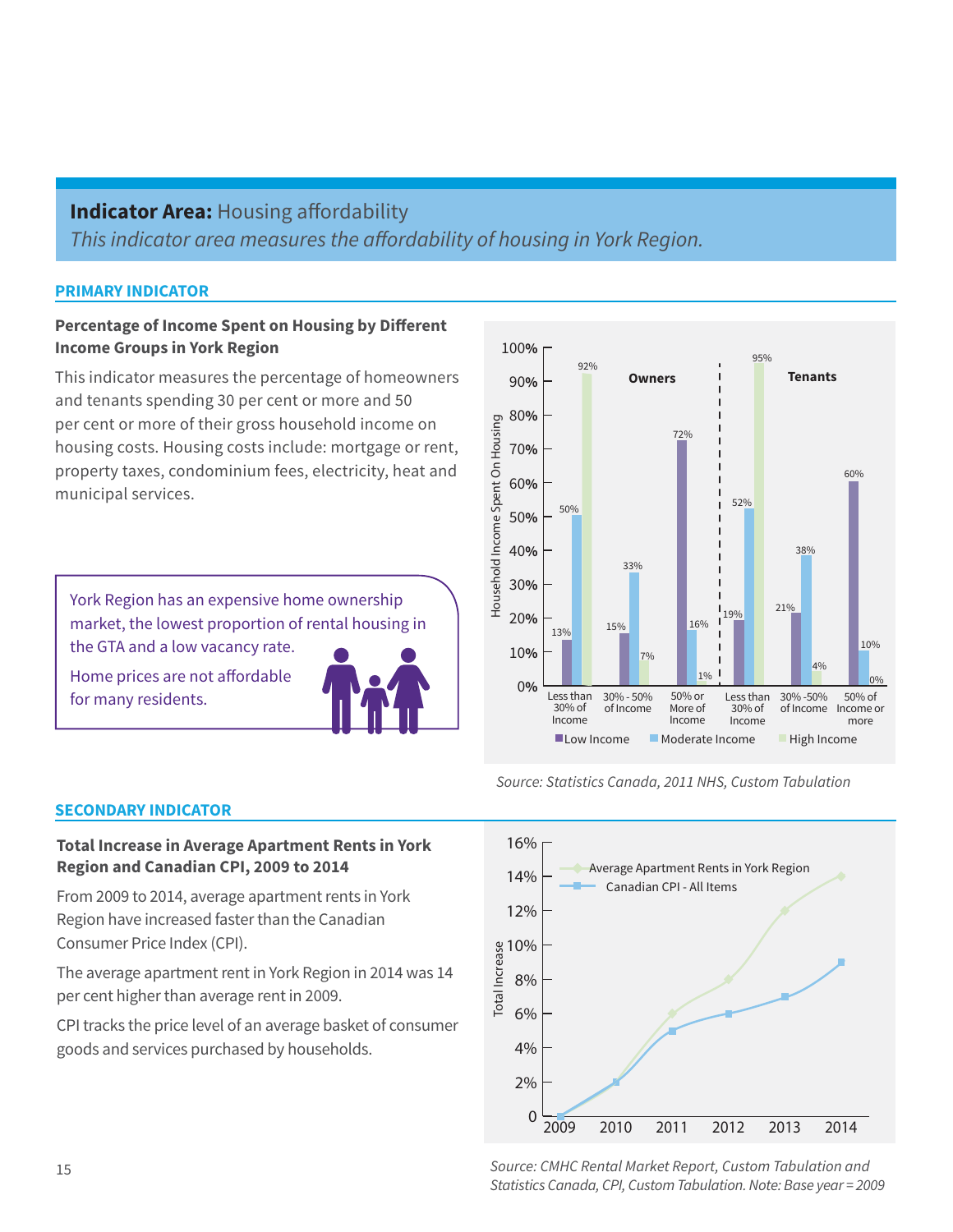### **Progessive Employment Community Result**

### **Underemployment**

Underemployment deals with how well the labour force is being utilized in terms of education, experience and availability to work.

Labour that falls in the underemployment classification includes:

- Highly skilled workers working in low paying jobs,
- Workers who are highly skilled but work in low skill jobs, and
- Part-time workers who would prefer to work full-time

Underemployment differs from unemployment because individuals who are underemployed are working but are not working at their full capability. Prolonged underemployment in York Region can discourage workers

### and can lead to highly skilled workers leaving the Region for full-time employment elsewhere.

### **Precarious Employment**

Precarious employment is defined as employment that is temporary, casual, short-term, fixed-term or self-employment without employees, and usually has conditions that fall short of a standard employment relationship. It is associated with lower wages, lack of benefits and greater risk of injury.

Underemployment and precarious employment can affect any resident at any skill level. People facing underemployment or precarious employment may have reduced quality of life, limited savings potential and increased likelihood of debt.

### **Community Result:**

### **Progressive employment opportunities** in a changing economy

### **Indicator Area:** Underemployment

Underemployment deals with how well the labour force is being utilized in terms of education, experience and availability to work.

### **PRIMARY INDICATOR**

# **Post-Secondary Graduates In Low-Skilled Jobs,**

**Population Aged 25 to 64, 2010**<br>
This indicator is one example of a baseline measure that<br>
can be used to track this indicator area. It allows us to<br>
measure underemployment by quantifying highly skilled<br>
labour that is w This indicator is one example of a baseline measure that can be used to track this indicator area. It allows us to measure underemployment by quantifying highly skilled labour that is working in low-skilled jobs. More than one third of low and moderate working age residents with post-secondary education are working in low-skilled jobs. This affects 30,600 York Region residents.



Source: Statistics Canada, 2011 NHS, Custom Tabulation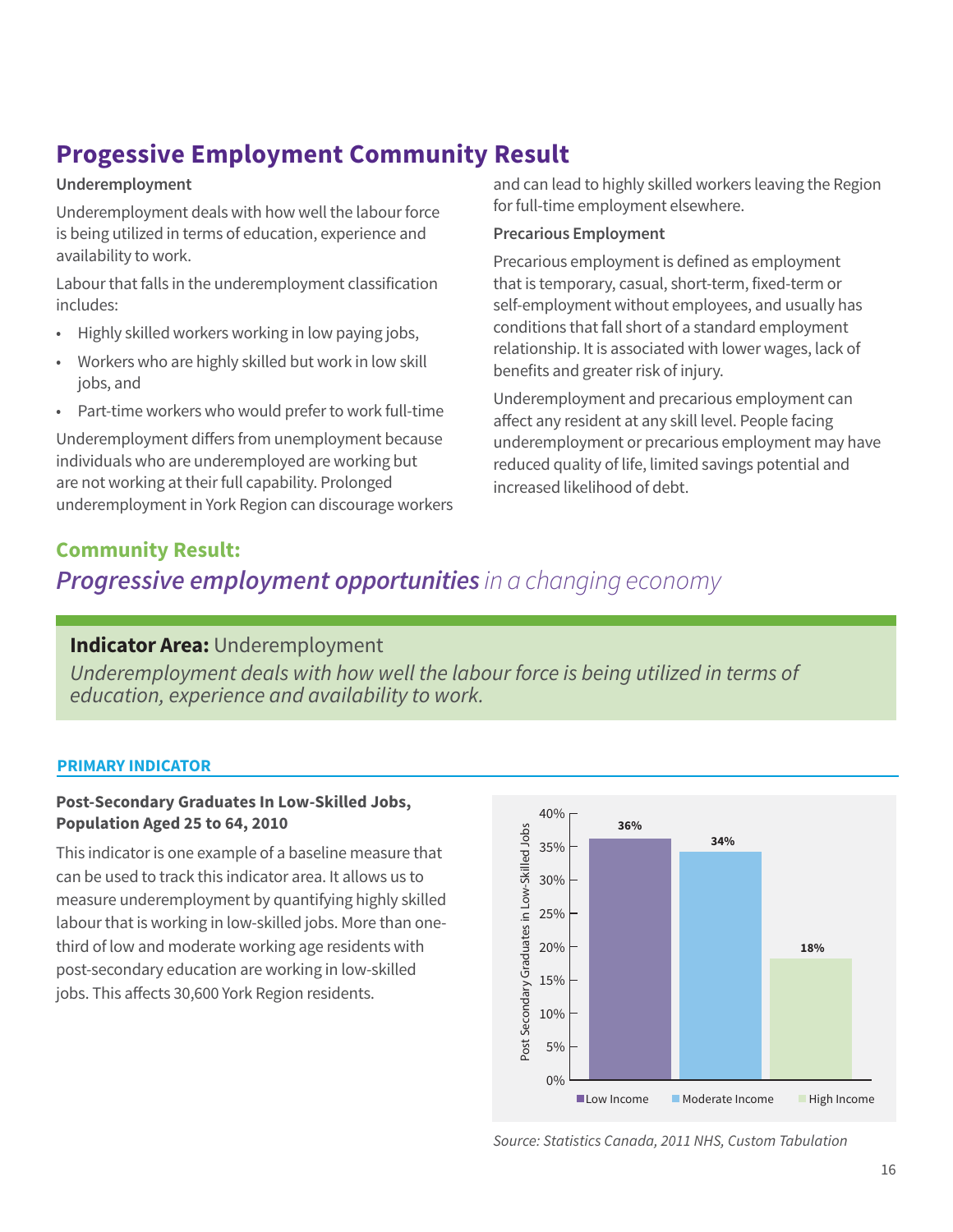#### **SECONDARY INDICATOR**

### **York Region Residents in High-Skilled Jobs,** 80% **Population Aged 25 to 64, 2010**

Over half of low and moderate income residents are  $\begin{array}{ccc} 60\% \\ 60\% \end{array}$  56% **57%** working in jobs that are highly skilled, yet have low yearly income. One reason for this might be lack of opportunity for low and moderate income residents to work full-time hours or work for the full year.

There is a growing number of residents working part-time and part-year, as well as an increase in residents choosing self-employment which can point to underemployment and employment precarity.<sup>5</sup>



Source: Statistics Canada, 2011 NHS, Custom Tabulation

### **Indicator Area:** Precarious employment

Precarious employment is defined as employment that is temporary, casual, short-term, fixed-term or self-employed without employees, and usually has conditions that fall short of a standard employment relationship. It is associated with lower wages, lack of benefits and greater risk of injury.

#### **PRIMARY INDICATOR**

# **York Region Residents\* in a Standard Employment**

Standard employment relationships are full-time permanent employees with some form of benefits. Half of York Region residents are in a standard employment relationship.



York Region employers are largely comprised of small and medium sized businesses accounting for approximately 90 per cent of all enterprises.4



Source: PEPSO 2011 and 2014 Survey

\*York Region data is for Markham, Richmond Hill and Vaughan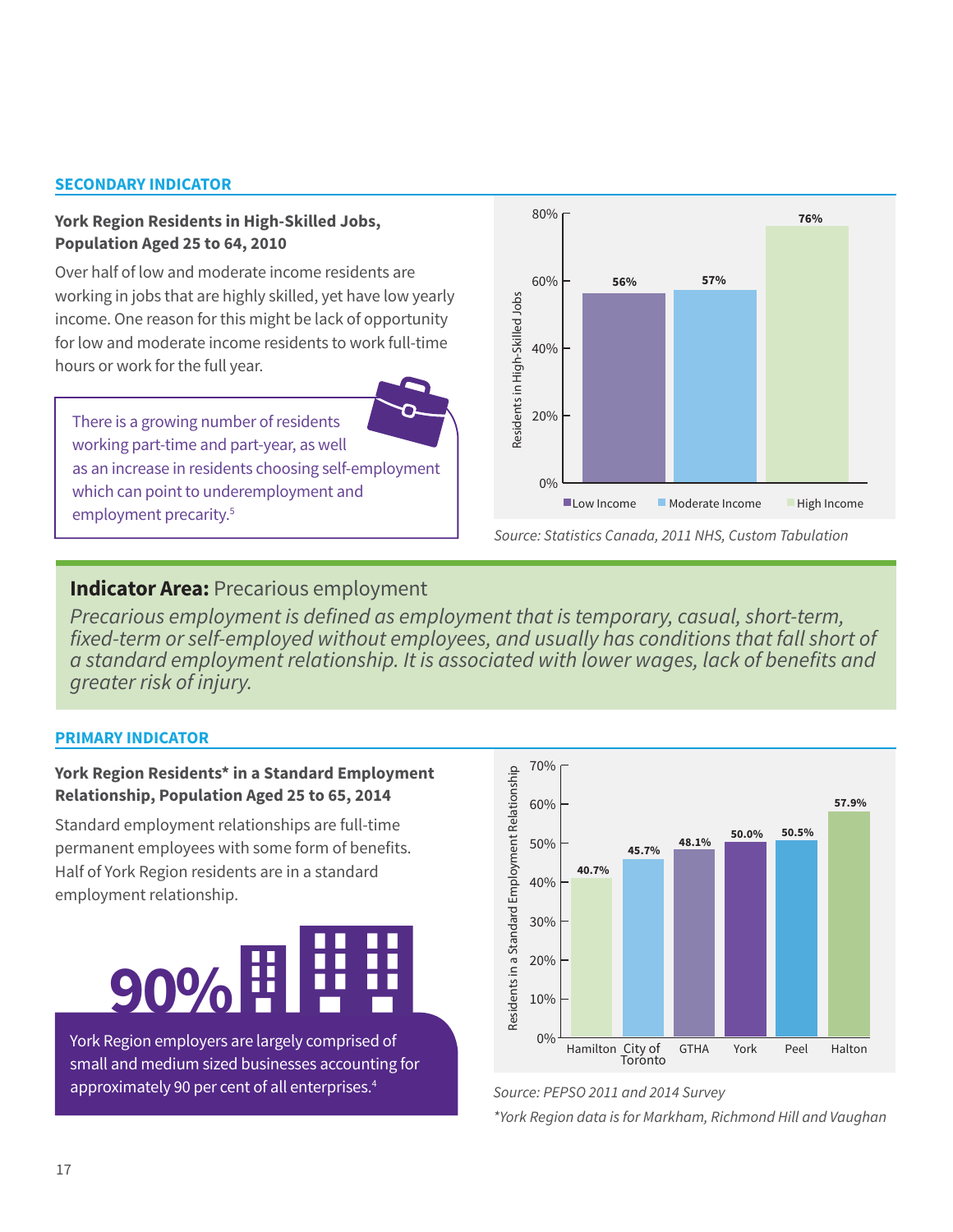### **SECONDARY INDICATOR**

### **Employment of York Region Residents, Population** 24% **Aged 15 Years and Over**

Elements of job precarity can be found in those who are working part-time, temporary or self-employed. The share of employment of York Region residents in these jobs helps to provide context on employment precarity.

### There is a higher degree of **skills underutilization**

residents. More than one third of working age post in employment of low and moderate income secondary graduates are working in low-skilled jobs; almost half of 15 to 24 year olds with post-secondary education are experiencing a skills mismatch.



Source: Statistics Canada, Labour Force Survey, Custom Tabulation. Note: This is not a complete list. These trends should not be used to draw conclusions about other types of employment.

Region for better matched employment.<sup>6</sup> This is resulting in reduced employment earnings and can lead to highly skilled workers leaving the



Make Rental Happen for Jobs Breakfast Series (February 2015)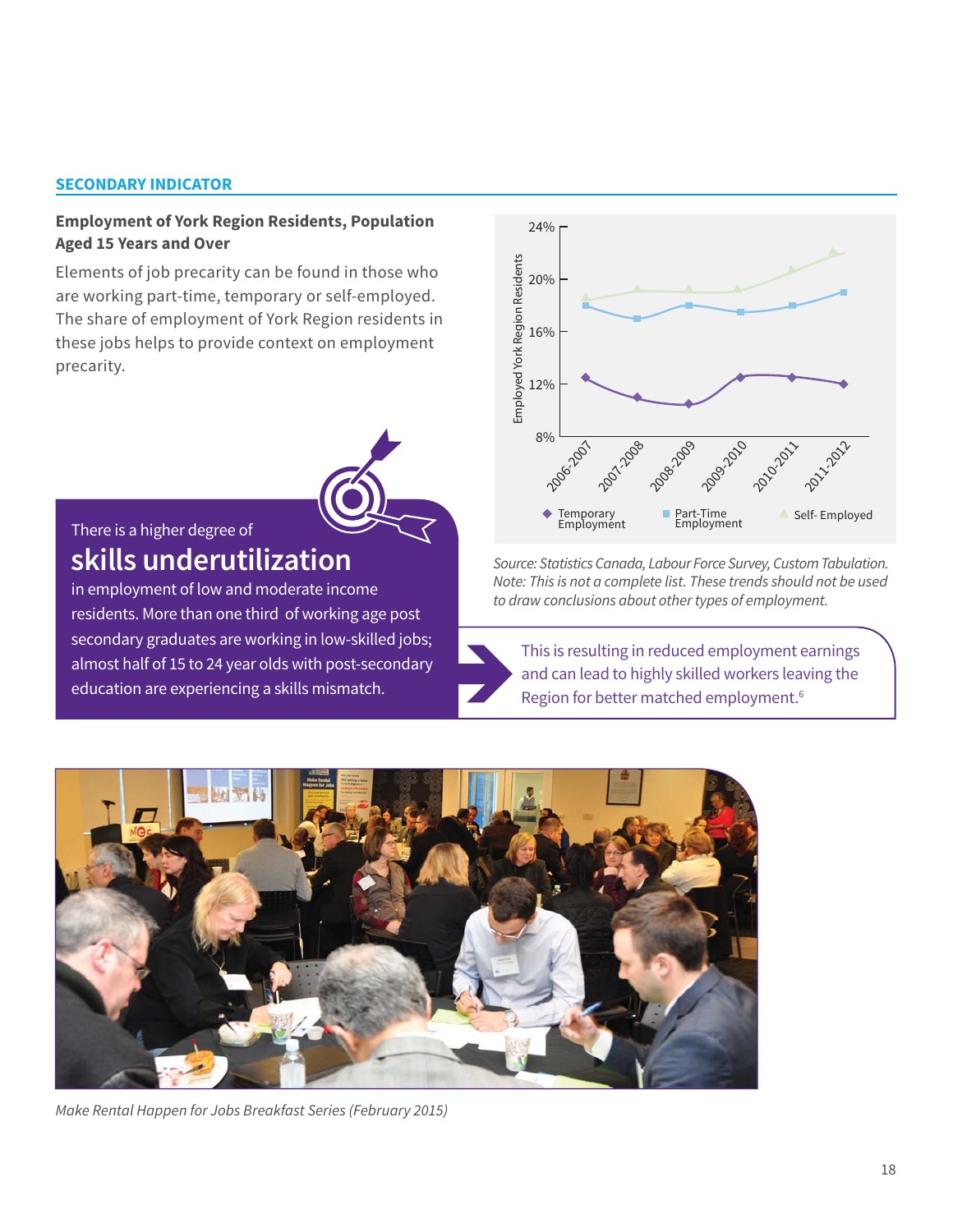# **Next Steps**

### **December 2015 to November 2016**

Over the coming year the Board will focus on moving from talk to action and engaging member organizations and communities. This includes:

| <b>Activity</b>                                                                                                                                                                                                                                                                                                                                                                                                                                      | <b>Completion Date</b>                                                                            |
|------------------------------------------------------------------------------------------------------------------------------------------------------------------------------------------------------------------------------------------------------------------------------------------------------------------------------------------------------------------------------------------------------------------------------------------------------|---------------------------------------------------------------------------------------------------|
| <b>HSPB Meeting to Develop Actions</b><br>• Meeting of HSPB to start the action planning process.                                                                                                                                                                                                                                                                                                                                                    | December 2015                                                                                     |
| <b>Endorsement by Member Organizations</b><br>• Board member organizations will be asked to endorse the Making Ends Meet in York<br>Region: A Road Map for 2015 to 2018. A communication tool kit will be developed and<br>shared with organizations to support this process.<br>• York Region staff will work with internal stakeholders such as Planning and Economic<br>Development and Housing to share data and develop Regionally-led actions. | January to March<br>2016                                                                          |
| <b>Board Action Planning</b><br>• Specific action groups will be convened to support the board actions around housing<br>and employment.<br>• Action groups may include non-members of the Board to fully engage community<br>groups and ensure the actions are aligned with community need.<br>Both Action Groups will continue as needed during the Board term.<br>$\bullet$                                                                       | <b>Employment Action</b><br>Group (October 2015)<br><b>Housing Action Group</b><br>(January 2016) |
| <b>Individual Action Planning</b><br>• Board members will develop individual action plans for their own organizations to<br>contribute to the Making Ends Meet Community Results. Consistent communication<br>messaging and evaluation methods will be used to support this process.                                                                                                                                                                 | April 2016                                                                                        |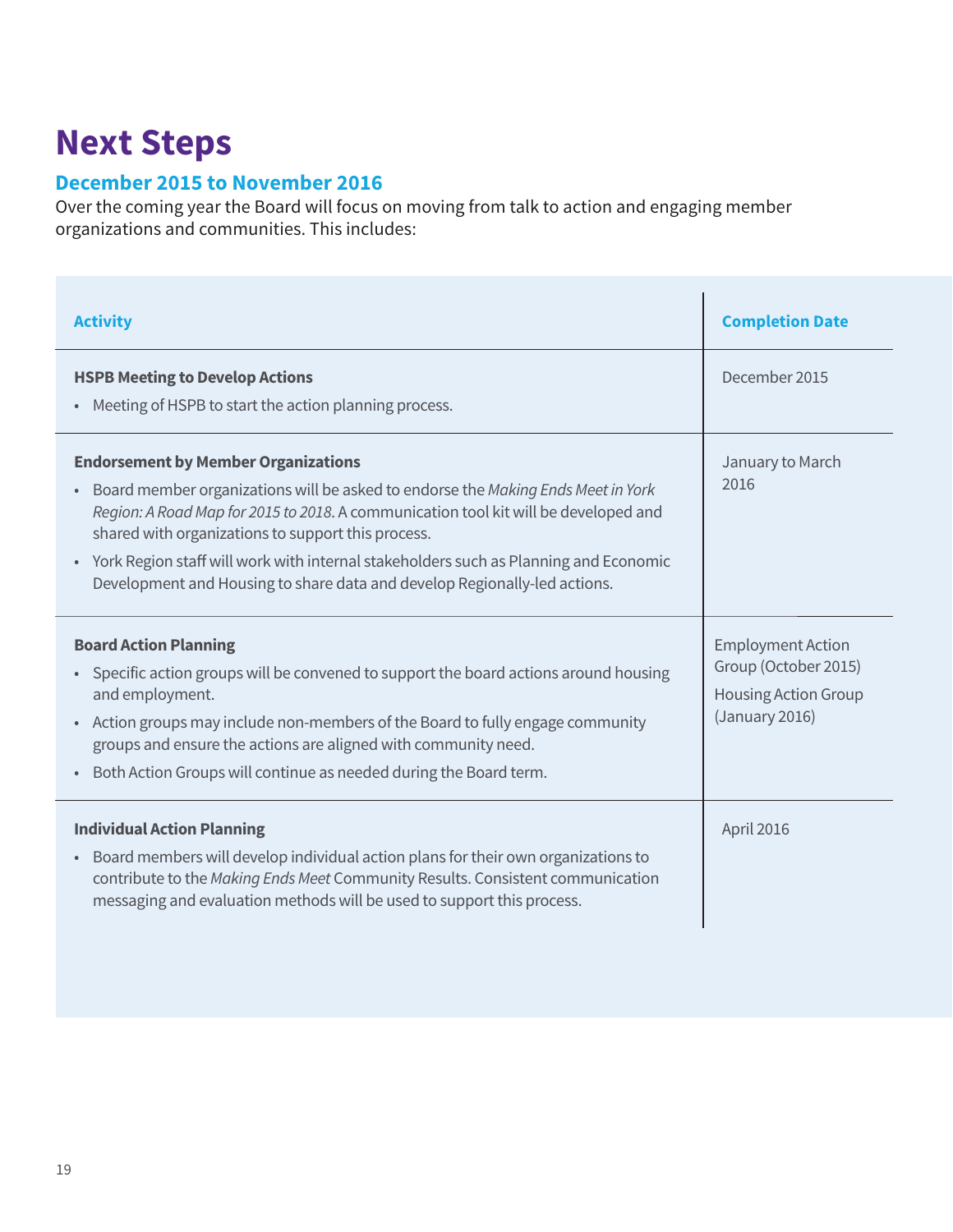| <b>Activity</b>                                                                                                                                                                                                                                                                                                                                                                                                                                         | <b>Completion Date</b>       |
|---------------------------------------------------------------------------------------------------------------------------------------------------------------------------------------------------------------------------------------------------------------------------------------------------------------------------------------------------------------------------------------------------------------------------------------------------------|------------------------------|
| <b>Collective Action Planning</b><br>• Board member organizations who have committed to specific collective actions will<br>work together to move these actions forward. Consistent communication messaging<br>and evaluation methods will be used to support this process.                                                                                                                                                                             | Ongoing<br>throughout 2016   |
| <b>Research Activities</b><br>• The Board will undertake qualitative and quantitative research on issues related to<br>housing affordability and employment.<br>• For example, the Board will have access to research including York Region's Labour<br>Market and Housing study and United Way's research on job precarity. In addition,<br>the Region and Board members will explore opportunities for community events on<br>housing and employment. | Ongoing as needed<br>in 2016 |
| <b>HSPB Progress Report</b><br>• A progress report will be provided to Regional Council with an update on the status of<br>actions and progress towards the Making Ends Meet strategy.<br>Seek Regional Council endorsement of Action Plan.<br>$\bullet$                                                                                                                                                                                                | November 2016                |
| <b>Mobilize Action</b><br>• Through targeted communication such as meetings, community discussions, social<br>and traditional media and through HSPB members and their networks, the Action Plan<br>will be shared with the broader community to seek further contributions to achieving<br>the Making Ends Meet Community Results.                                                                                                                     | November 2016 -<br>onward    |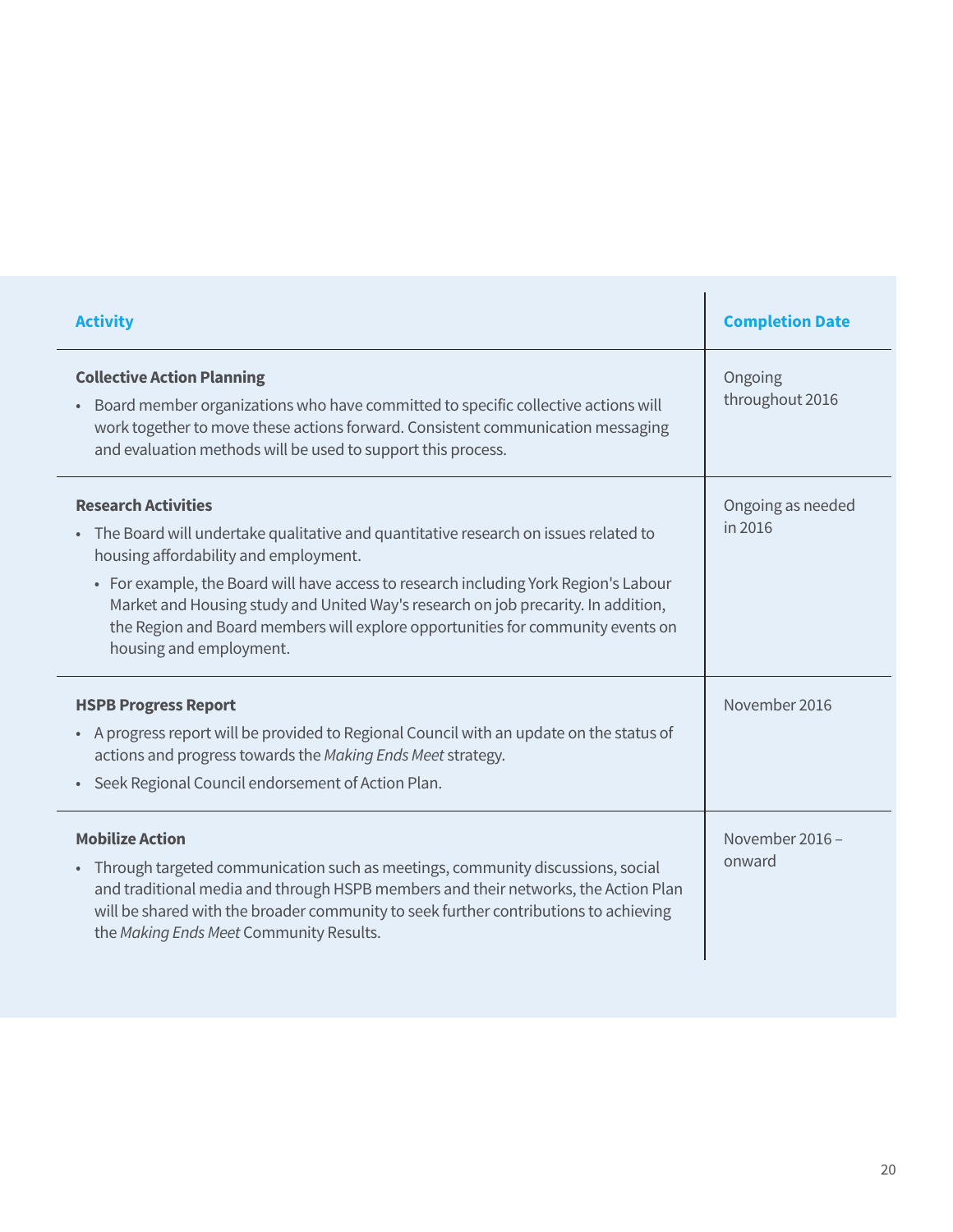<sup>1</sup> (York Region, Corporate Services Department, Planning and Economic Development Branch, based on Statistics Canada and CMHC Housing Completion data)

- 2 (CMHC, Rental Market Report, Greater Toronto Area, Fall 2014)
- 3 (CMHC, Housing Now, Greater Toronto Area, July 2015)
- 4 (Statistics Canada, 2014 Canadian Business Patterns, Custom Tabulation)
- 5 (Statistics Canada, Labour Force Survey, Custom Tabulation)
- <sup>6</sup> (Statistics Canada, 2011 NHS, Custom Tabulation)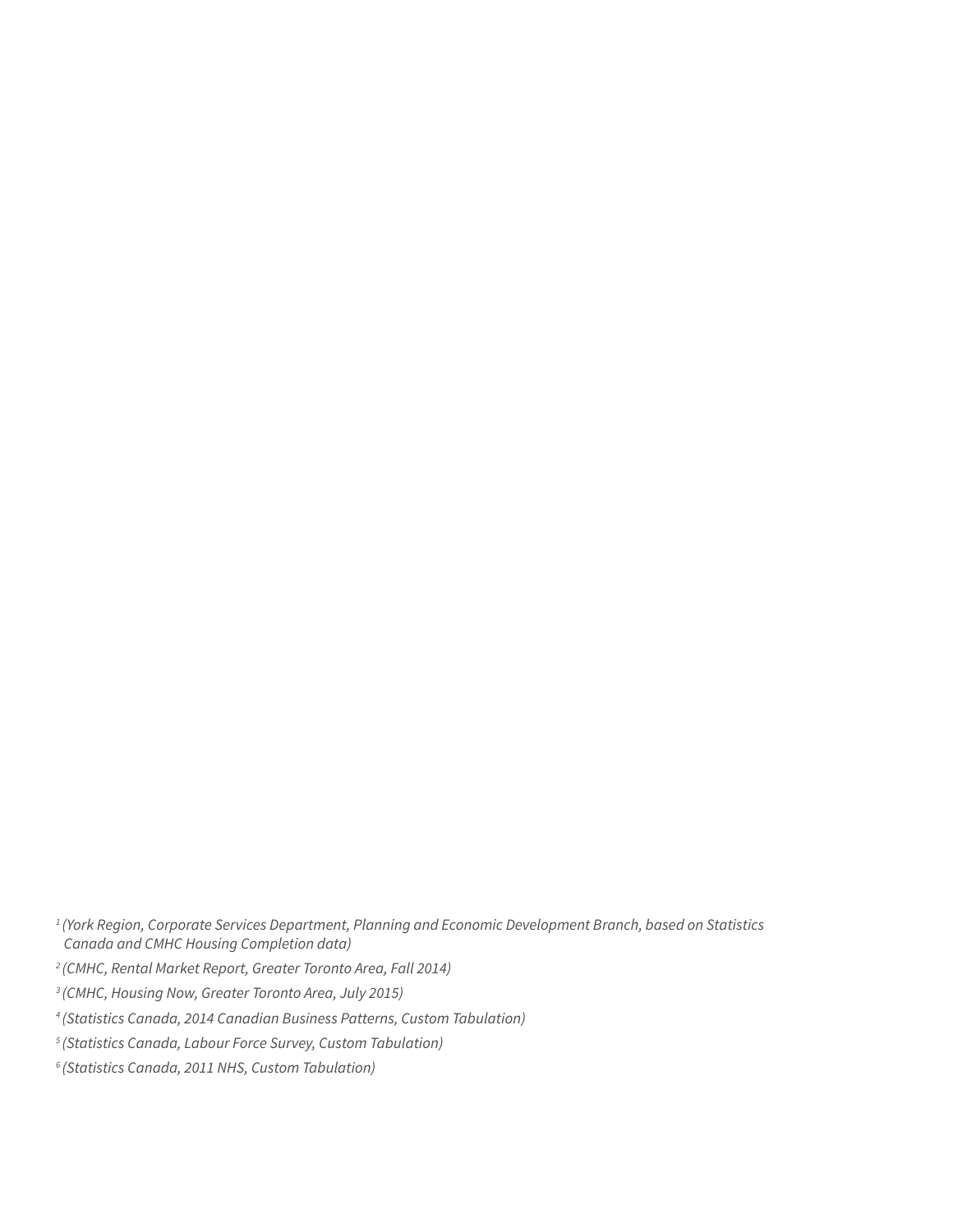